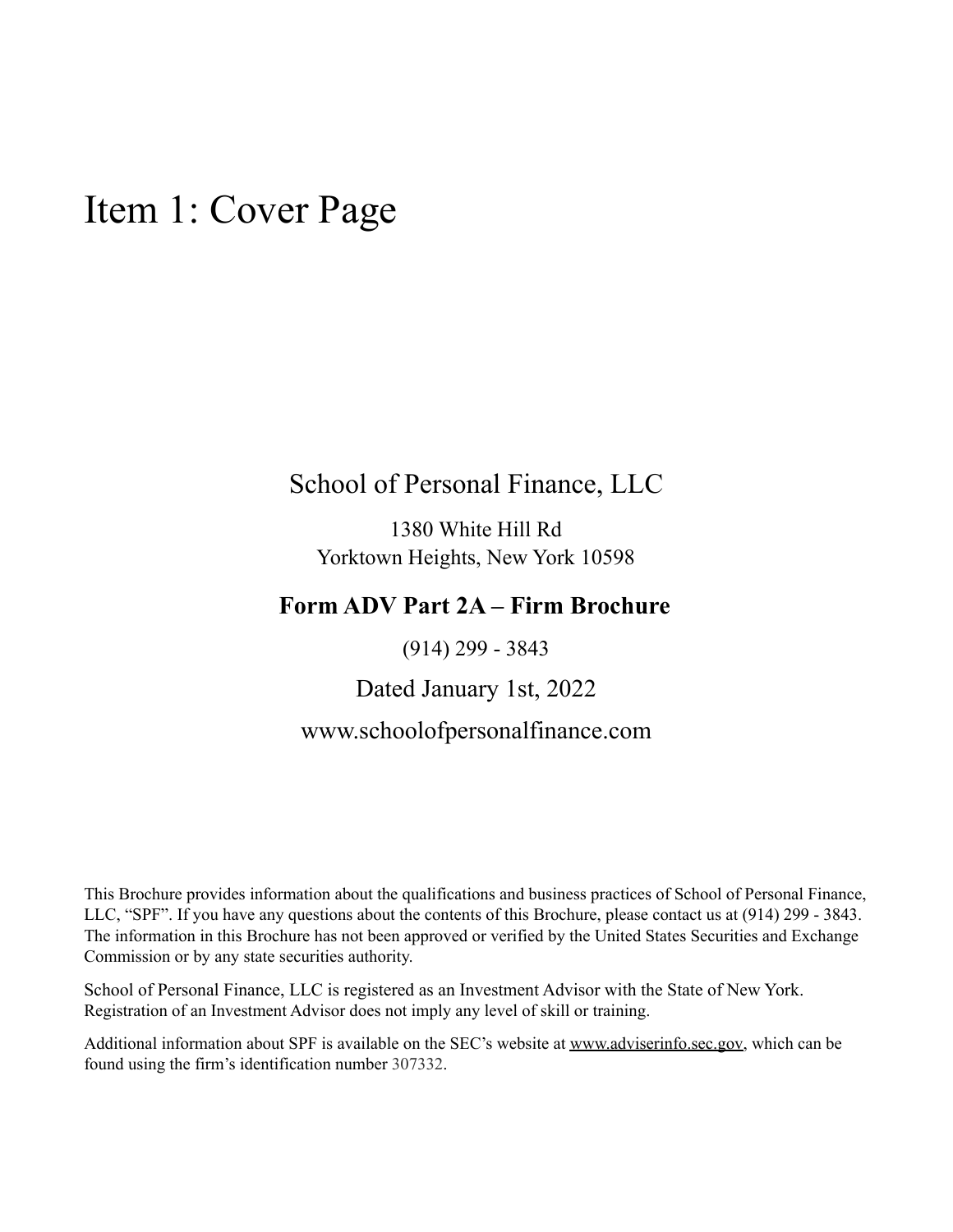# <span id="page-1-0"></span>Item 2: Material Changes

The last annual update of this Brochure was filed on January 27, 2021. The following changes have been made to this version of the Disclosure Brochure:

- SPF has changed the hourly project-based rate from \$200 to a range of \$200-\$300 depending on the complexity and the needs of the client. The corresponding changes have been made in item 5 of this brochure.
- SPF has started including online educational courses and content to clients as part of the overall fee. A fee applies to non-clients that would like to enroll in the online courses. A description can be found under item 4 of this brochure.

From time to time, we may amend this Brochure to reflect changes in our business practices, changes in regulations, and routine annual updates as required by securities regulators. Either this complete Brochure or a Summary of Material Changes shall be provided to each Client annually and if a material change occurs in the business practices of School of Personal Finance, LLC.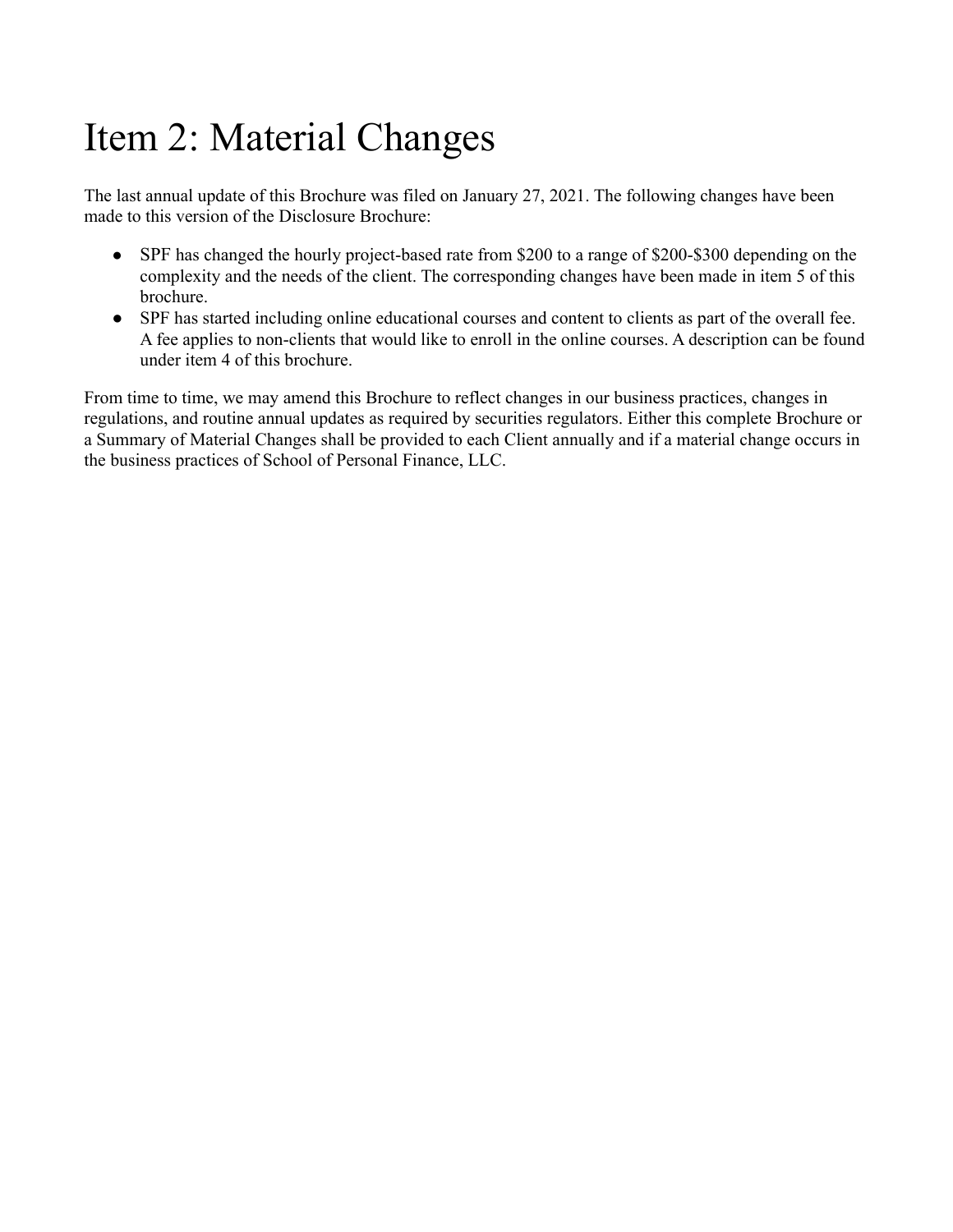## <span id="page-2-0"></span>Item 3: Table of Contents

## **Contents**

| <b>Item 1: Cover Page</b>                                                                      | $\mathbf{1}$   |
|------------------------------------------------------------------------------------------------|----------------|
| <b>Item 2: Material Changes</b>                                                                | $\mathbf{2}$   |
| <b>Item 3: Table of Contents</b>                                                               | $\mathbf{3}$   |
| <b>Item 4: Advisory Business</b>                                                               | 4              |
| Item 5: Fees and Compensation                                                                  | $\overline{7}$ |
| Item 6: Performance-Based Fees and Side-By-Side Management                                     | 8              |
| <b>Item 7: Types of Clients</b>                                                                | 9              |
| Item 8: Methods of Analysis, Investment Strategies and Risk of Loss                            | 9              |
| <b>Item 9: Disciplinary Information</b>                                                        | 11             |
| Item 10: Other Financial Industry Activities and Affiliations                                  | 11             |
| Item 11: Code of Ethics, Participation or Interest in Client Transactions and Personal Trading | 12             |
| <b>Item 12: Brokerage Practices</b>                                                            | 13             |
| <b>Item 13: Review of Accounts</b>                                                             | 14             |
| Item 14: Client Referrals and Other Compensation                                               | 14             |
| Item 15: Custody                                                                               | 15             |
| <b>Item 16: Investment Discretion</b>                                                          | 15             |
| <b>Item 17: Voting Client Securities</b>                                                       | 16             |
| <b>Item 18: Financial Information</b>                                                          | 16             |
| Item 19: Requirements for State-Registered Advisors                                            | 17             |
| <b>Form ADV Part 2B - Brochure Supplement</b>                                                  | 20             |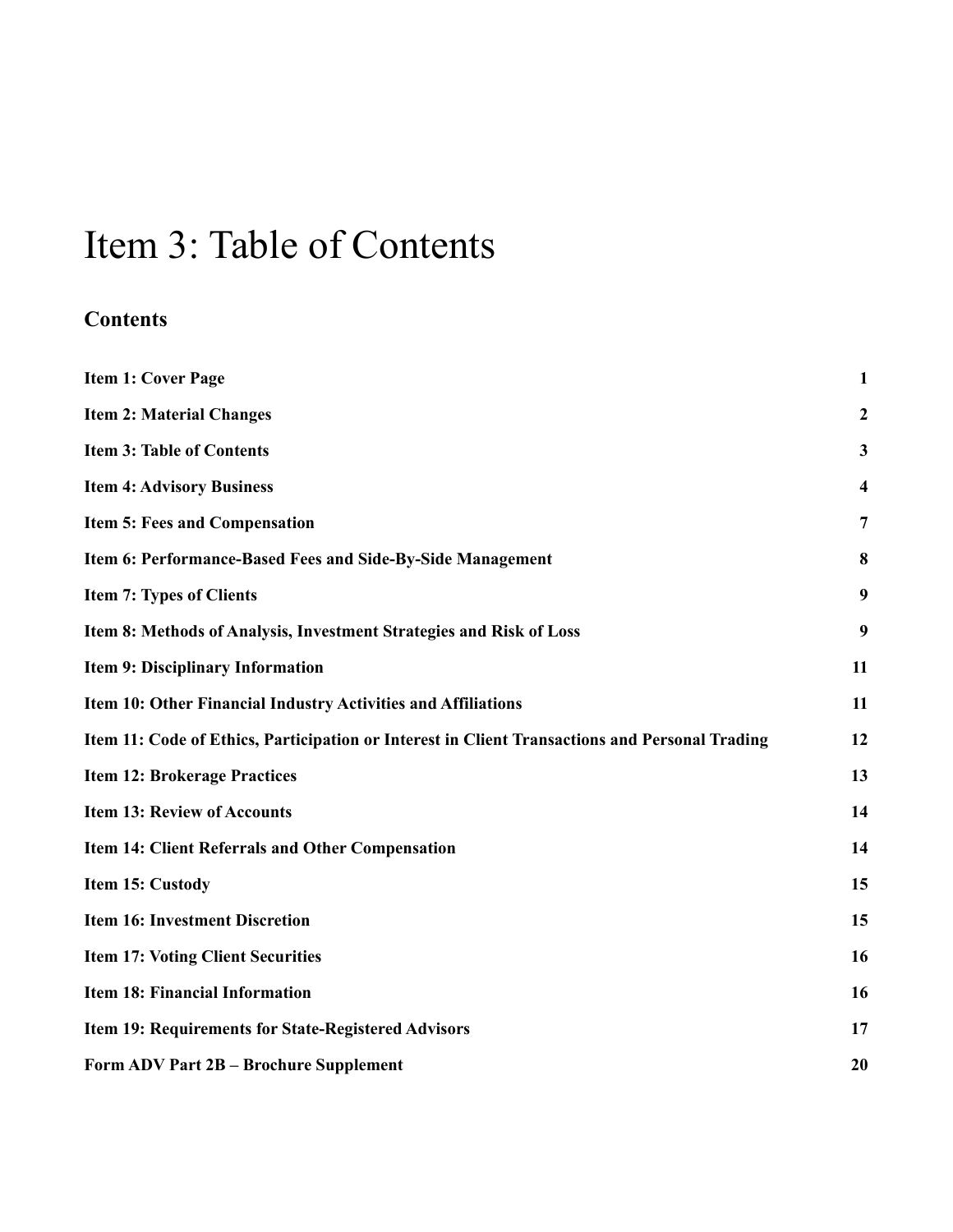## <span id="page-3-0"></span>Item 4: Advisory Business

### **Description of Advisory Firm**

School of Personal Finance, LLC is registered as an Investment Advisor with the State of New York. SPF, as a Limited Liability Corporation was established in May 2019; however, SPF did not perform any business or apply for registration with the state of New York until January 2020. Richard McCormack is the principal owner of SPF. SPF reports \$3,933,031 in discretionary and no non-discretionary Assets Under Management. Assets Under Management were calculated as of December 31, 2021.

### **Types of Advisory Services**

#### **Investment Management Services**

We are in the business of managing individually tailored investment portfolios. Our firm provides continuous advice to a Client regarding the investment of Client funds based on the individual needs of the Client. Through personal discussions in which goals and objectives based on a Client's particular circumstances are established, we develop a Client's personal investment policy or an investment plan with an asset allocation target and create and manage a portfolio based on that policy and allocation targets. We will also review and discuss a Client's prior investment history, as well as family composition and background.

Account supervision is guided by the stated objectives of the Client (e.g., maximum capital appreciation, growth, income, or growth, and income), as well as tax considerations. Clients may impose reasonable restrictions on investing in certain securities, types of securities, or industry sectors. Fees pertaining to this service are outlined in Item 5 of this brochure.

#### **Hourly Project-Based Financial Planning Service**

We provide project-based financial planning services on topics such as retirement planning, risk management, college savings, cash flow, debt management, work benefits, and estate and incapacity planning.

Financial planning involves an evaluation of a Client's current and future financial state by using currently known variables to predict future cash flows, asset values, and withdrawal plans. The key defining aspect of financial planning is that through the financial planning process, all questions, information, and analysis will be considered as they affect and are affected by the entire financial and life situation of the Client. Clients purchasing this service will receive a written or an electronic report, providing the Client with a detailed financial plan designed to achieve his or her stated financial goals and objectives.

In general, the financial plan will address any or all of the following areas of concern. The Client and advisor will work together to select specific areas to cover. These areas may include, but are not limited to, the following:

**Business Planning:** We provide consulting services for Clients who currently operate their own business, are considering starting a business, or are planning for an exit from their current business. Under this type of engagement, we work with you to assess your current situation, identify your objectives, and develop a plan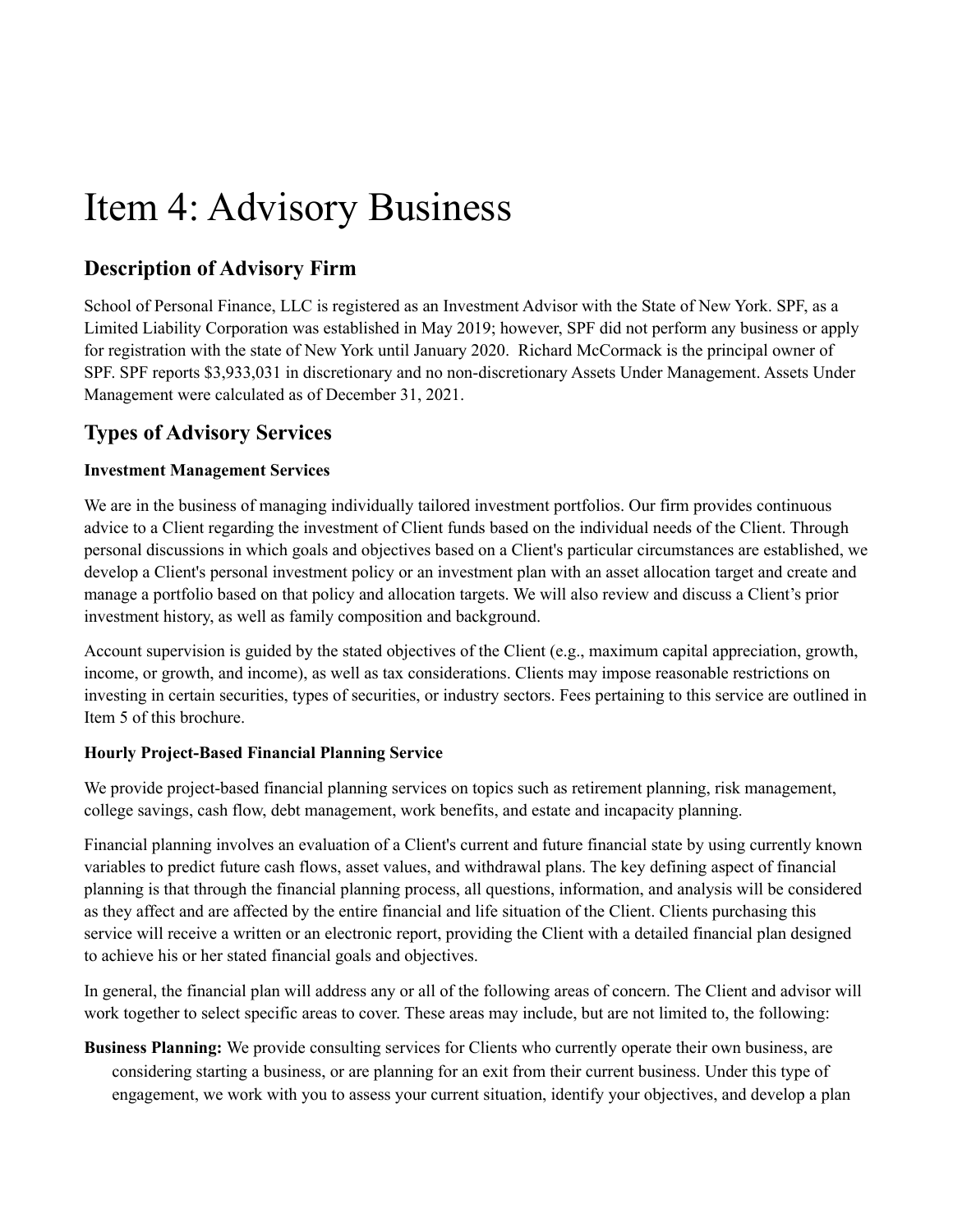aimed at achieving your goals.

- **Cash Flow and Debt Management**: We will conduct a review of your income and expenses to determine your current surplus or deficit along with advice on prioritizing how any surplus should be used or how to reduce expenses if they exceed your income. Advice may also be provided on which debts to pay off first based on factors such as the interest rate of the debt and any income tax ramifications. We may also recommend what we believe to be an appropriate cash reserve that should be considered for emergencies and other financial goals, along with a review of accounts (such as money market funds) for such reserves, plus strategies to save desired amounts.
- **College Savings**: Includes projecting the amount that will be needed to achieve college or other post-secondary education funding goals, along with advice on ways for you to save the desired amount. Recommendations as to savings strategies are included, and, if needed, we will review your financial picture as it relates to eligibility for financial aid or the best way to contribute to grandchildren (if appropriate).
- **Employee Benefits Optimization**: We will provide review and analysis as to whether you, as an employee, are taking the maximum advantage possible of your employee benefits. If you are a business owner, we will consider and/or recommend the various benefit programs that can be structured to meet both business and personal retirement goals.
- **Estate Planning**: This usually includes an analysis of your exposure to estate taxes and your current estate plan, which may include whether you have a will, powers of attorney, trusts, and other related documents. Our advice also typically includes ways for you to minimize or avoid future estate taxes by implementing appropriate estate planning strategies such as the use of applicable trusts. We always recommend that you consult with a qualified attorney when you initiate, update, or complete estate planning activities. We may provide you with contact information for attorneys who specialize in estate planning when you wish to hire an attorney for such purposes. From time-to-time, we will participate in meetings or phone calls between you and your attorney with your approval or request.
- **Financial Goals**: We will help Clients identify financial goals and develop a plan to reach them. We will identify what you plan to accomplish, what resources you will need to make it happen, how much time you will need to reach the goal, and how much you should budget for your goal.
- **Insurance**: Review of existing policies to ensure proper coverage for life, health, disability, long-term care, liability, home, and automobile.
- **Investment Analysis**: This may involve developing an asset allocation strategy to meet Clients' financial goals and risk tolerance, providing information on investment vehicles and strategies, reviewing employee stock options, as well as assisting you in establishing your own investment account at a selected broker/dealer or custodian. The strategies and types of investments we may recommend are further discussed in Item 8 of this brochure.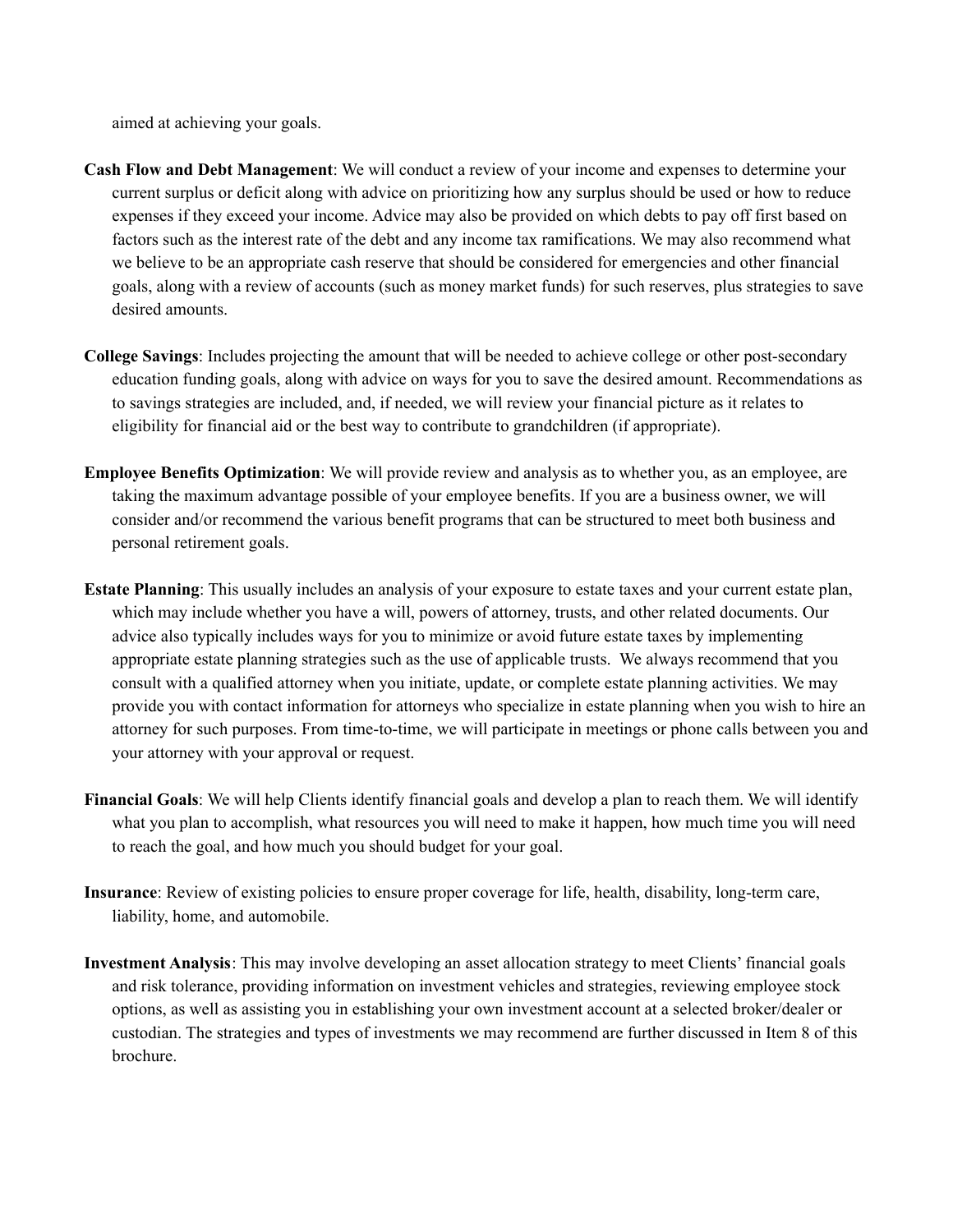**Retirement Planning**: Our retirement planning services typically include projections of your likelihood of achieving your financial goals, typically focusing on financial independence as the primary objective. For situations where projections show less than the desired results, we may make recommendations, including those that may impact the original projections by adjusting certain variables (e.g., working longer, saving more, spending less, taking more risk with investments).

If you are near retirement or already retired, advice may be given on appropriate distribution strategies to minimize the likelihood of running out of money or having to adversely alter spending during your retirement years.

- **Risk Management:** A risk management review includes an analysis of your exposure to major risks that could have a significant adverse impact on your financial picture, such as premature death, disability, property and casualty losses, or the need for long-term care planning. Advice may be provided on ways to minimize such risks and about weighing the costs of purchasing insurance versus the benefits of doing so and, likewise, the potential cost of not purchasing insurance ("self‐insuring").
- **Tax Planning Strategies:** Advice may include ways to minimize current and future income taxes as a part of your overall financial planning picture. For example, we may make recommendations on which type of account(s) or specific investments should be owned based in part on their "tax efficiency," with the consideration that there is always a possibility of future changes to federal, state or local tax laws and rates that may impact your situation.
- We recommend that you consult with a qualified tax professional before initiating any tax planning strategy, and we may provide you with contact information for accountants or attorneys who specialize in this area if you wish to hire someone for such purposes. We will participate in meetings or phone calls between you and your tax professional with your approval.

#### **Online Educational Courses & Content**

We offer financial education on a variety of topics. We also provide online educational courses and content on our website for a fee. The content of these courses will vary depending upon the needs of the attendees. Topics may include issues related to financial planning, budgeting, personal financial statements, college funding, insurance, estate planning, retirement strategies, raising a family, types of investment accounts, or various other economic and investment topics. Our courses are educational in nature and do not involve the sale of insurance or investment products. Information presented will not be based on any one person's need nor do we provide individualized investment advice to enrollees. All current clients are able to enroll in all educational content at no additional cost.

#### **Ongoing Comprehensive Financial Planning**

This service involves working one-on-one with a planner over an extended period of time. By paying a fixed monthly fee, Clients get to work with a planner who will work with them to develop and implement their plan. The planner will monitor the plan, recommend any changes and ensure the plan is up to date.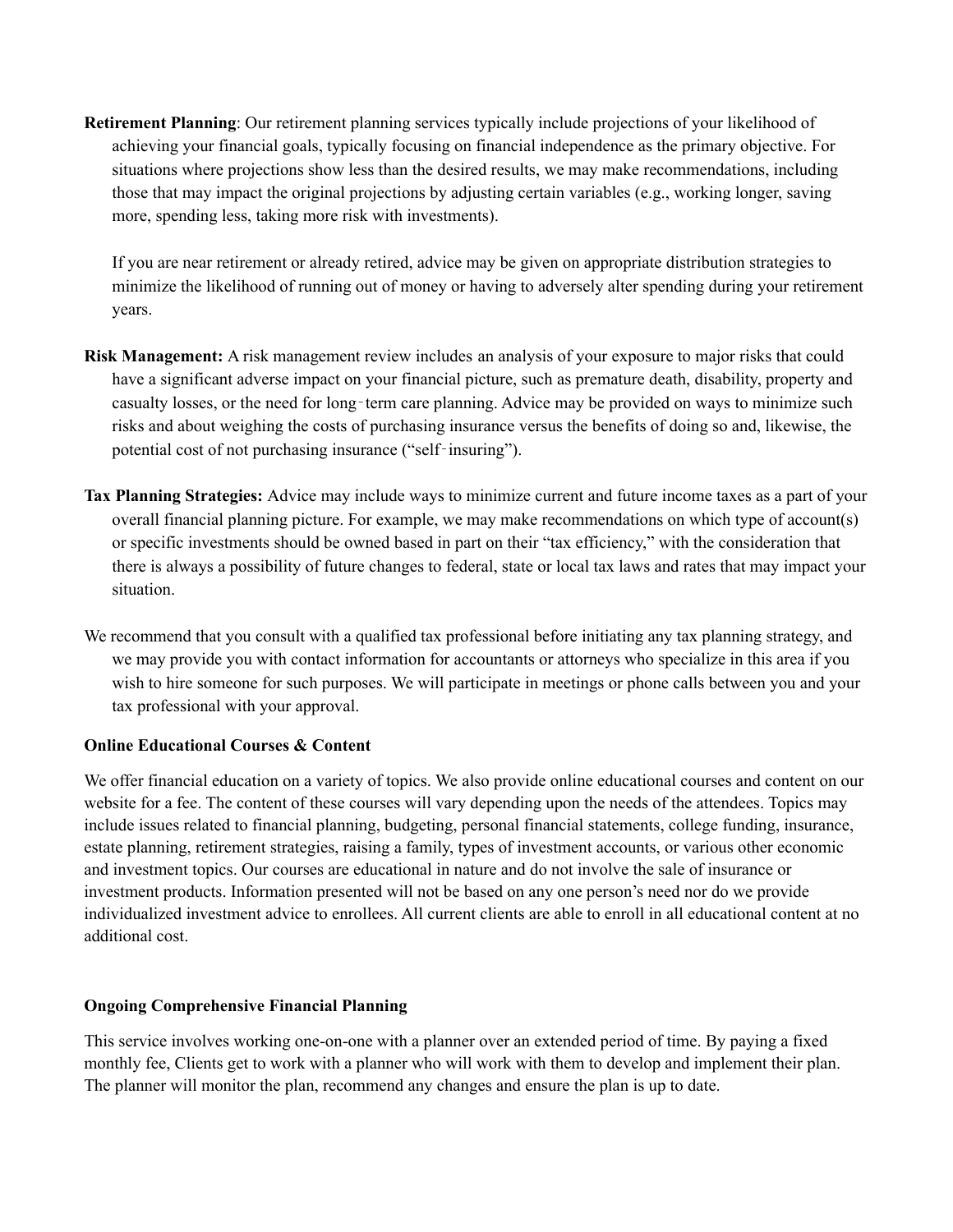Upon desiring a comprehensive plan, a Client will be taken through establishing their goals and values around money. They will be required to provide information to help complete the following areas of analysis: net worth, cash flow, insurance, credit scores/reports, employee benefit, retirement planning, insurance, investments, college planning, and estate planning. Once the Client's information is reviewed, their plan will be built and analyzed, and then the findings, analysis and potential changes to their current situation will be reviewed with the Client. Clients subscribing to this service will receive a written or an electronic report, providing the Client with a detailed financial plan designed to achieve his or her stated financial goals and objectives. If a follow-up meeting is required, we will meet at the Client's convenience. The plan and the Client's financial situation and goals will be monitored throughout the year and follow-up phone calls and emails will be made to the Client to confirm that any agreed upon action steps have been carried out. On an annual basis, there will be a full review of this plan to ensure its accuracy and ongoing appropriateness. Any needed updates will be implemented at that time.

#### **Client Tailored Services and Client Imposed Restrictions**

We offer the same suite of services to all of our Clients. However, specific Client financial plans and their implementation are dependent upon the Client Investment Policy Statement which outlines each Client's current situation (income, tax levels, and risk tolerance levels) and is used to construct a Client specific plan to aid in the selection of a portfolio that matches restrictions, needs, and targets.

Clients are able to specify, within reason, any limitations they would like to place on discretionary authority as it pertains to individual securities and/or sectors that will be traded in their account, by notating these items on the executed advisory agreement.

#### **Wrap Fee Programs**

We do not participate in wrap fee programs.

## <span id="page-6-0"></span>Item 5: Fees and Compensation

Please note, unless a Client has received the firm's Disclosure Brochure at least 48 hours prior to signing the investment advisory contract, the investment advisory contract may be terminated by the Client within five (5) business days of signing the contract without incurring any advisory fees. How we are paid depends on the type of advisory service we are performing. Please review the fee and compensation information below.

#### **Investment Management Services**

Our standard advisory fee is based on the market value of the assets under management and is calculated as follows:

| <b>Account Value</b>      | <b>Annual Advisory Fee</b> |
|---------------------------|----------------------------|
| $$1 - $1,000,000$         | $1.00\%$                   |
| $$1,000,001 - $3,000,000$ | $0.75\%$                   |
| \$3,000,001 and Above     | $0.60\%$                   |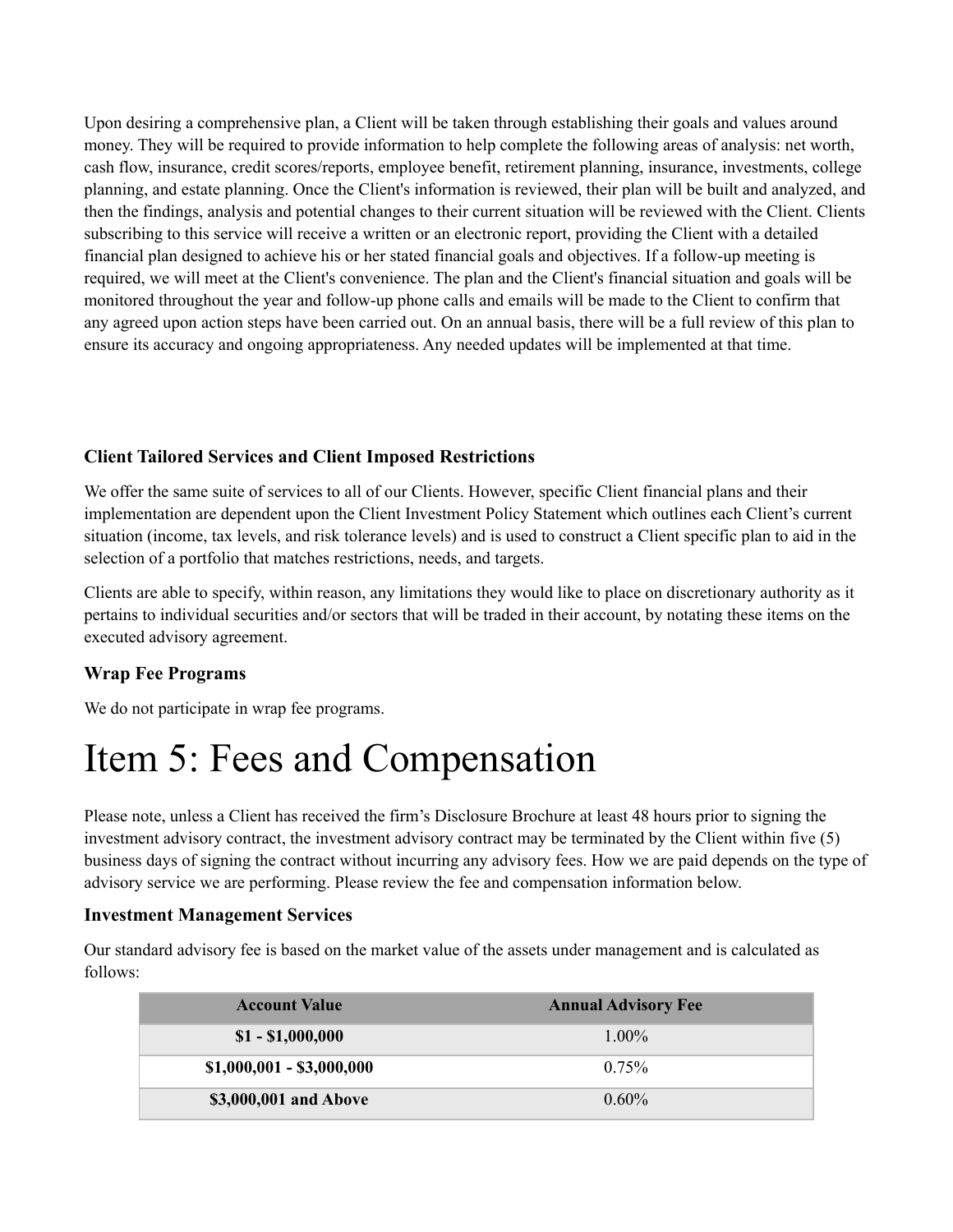The annual fees are negotiable and are pro-rated and paid in arrears on a monthly basis. The advisory fee is a tiered fee and is calculated by assessing the percentage rates using the predefined levels of assets as shown in the above chart and applying the fee to the account value as of the last day of the previous month. No increase in the annual fee shall be effective without agreement from the Client by signing a new agreement or amendment to their current advisory agreement.

Clients who engage in our Ongoing Financial Planning Services and have less than \$150,000 in assets under management will receive our Investment Management Services at a flat rate of 0.50% of assets under management.

Advisory fees are directly debited from Client accounts, or the Client may choose to pay by check. Accounts initiated or terminated during a calendar month will be charged a prorated fee based on the amount of time remaining in the billing period. An account may be terminated with written notice at least 30 calendar days in advance. Since fees are paid in arrears, no refund will be needed upon termination of the account.

#### **Ongoing Comprehensive Financial Planning**

Ongoing Financial Planning consists of an ongoing fee that is paid monthly, in advance, at a rate between \$59 - \$300 per month depending on the complexity and need of the client. The fee may be negotiable in certain cases. Fees for this service may be paid by electronic funds transfer or check. This service may be terminated with 30 days' notice. No refunds will be given for partial months. The service will end the last day of the month notice is given to SPF.

Clients who engage in our Investment Management Services and who have over \$250,000 in assets under management may choose to engage our Firm for Ongoing Comprehensive Financial Planning Services at no additional cost.

#### **Hourly Project Based Financial Planning Services**

Hourly Financial Planning engagements are offered at an hourly rate of \$200 - \$300 per hour. The fee may be negotiable in certain cases and is due at the completion of the engagement. In the event of early termination by the Client, any fees for the hours already worked will be due. Fees for this service may be paid by electronic funds transfer or check.

#### **Other Types of Fees and Expenses**

Our fees are exclusive of brokerage commissions, transaction fees, and other related costs and expenses which may be incurred by the Client. Clients may incur certain charges imposed by custodians, brokers, and other third parties such as custodial fees, deferred sales charges, odd-lot differentials, transfer taxes, wire transfer, and electronic fund fees, and other fees and taxes on brokerage accounts and securities transactions. Mutual fund and exchange-traded funds also charge internal management fees, which are disclosed in a fund's prospectus. Such charges, fees, and commissions are exclusive of and in addition to our fee, and we shall not receive any portion of these commissions, fees, and costs.

Item 12 further describes the factors that we consider in selecting or recommending broker-dealers for Client's transactions and determining the reasonableness of their compensation (e.g., commissions).

We do not accept compensation for the sale of securities or other investment products including asset-based sales charges or service fees from the sale of mutual funds.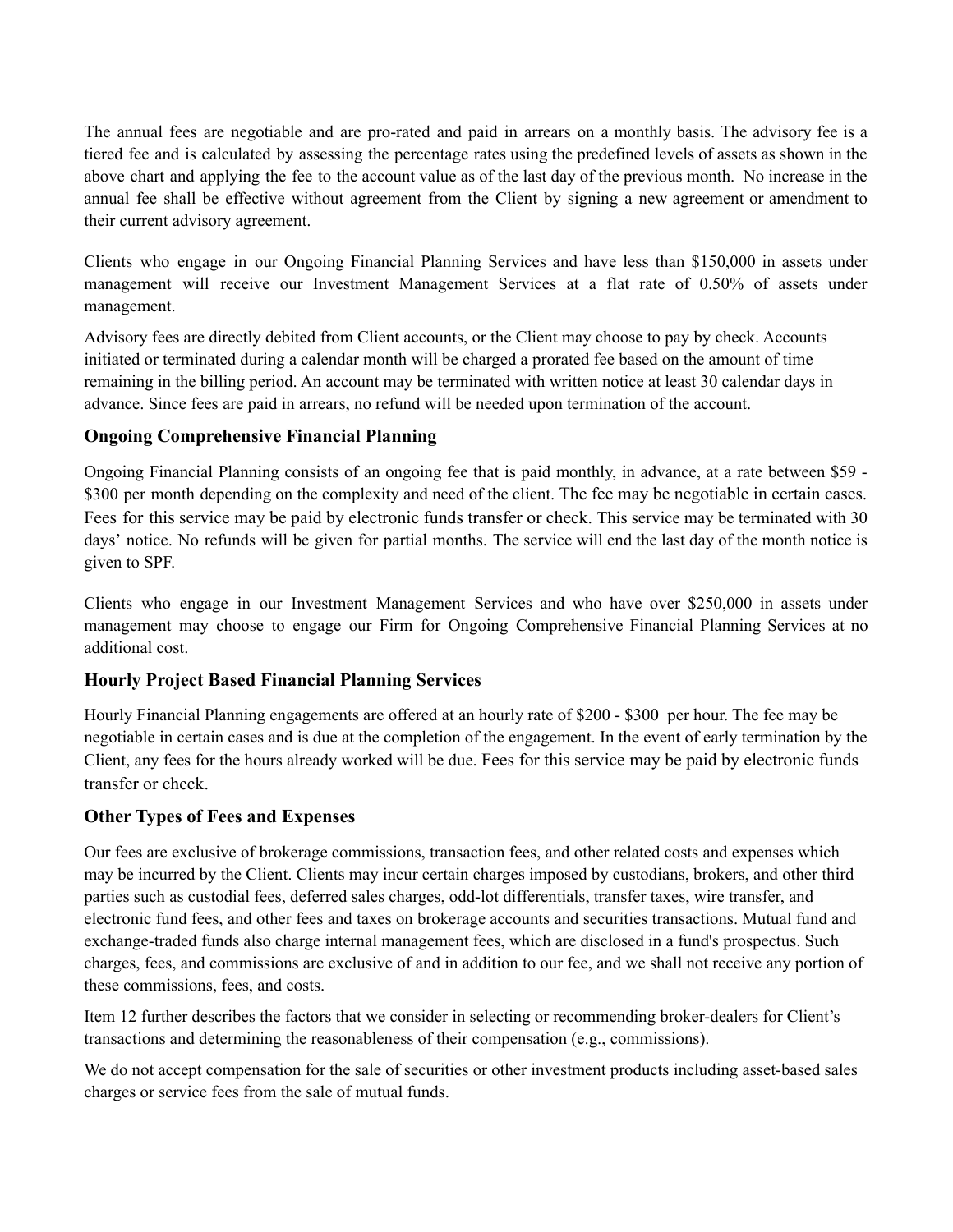# <span id="page-8-0"></span>Item 6: Performance-Based Fees and Side-By-Side Management

We do not offer performance-based fees and do not engage in side-by-side management.

## <span id="page-8-1"></span>Item 7: Types of Clients

We provide financial planning and portfolio management services to individuals, and high net-worth individuals. We do not have a minimum account size requirement.

## <span id="page-8-2"></span>Item 8: Methods of Analysis, Investment Strategies and Risk of Loss

Our primary methods of investment analysis areFundamental, Technical, Charting, and Cyclical analysis.

**Fundamental analysis** involves analyzing individual companies and their industry groups, such as a company's financial statements, details regarding the company's product line, the experience, and expertise of the company's management, and the outlook for the company's industry. The resulting data is used to measure the true value of the company's stock compared to the current market value. The risk of fundamental analysis is that the information obtained may be incorrect and the analysis may not provide an accurate estimate of earnings, which may be the basis for a stock's value. If securities prices adjust rapidly to new information, utilizing fundamental analysis may not result in favorable performance.

**Technical analysis** involves using chart patterns, momentum, volume, and relative strength in an effort to pick sectors that may outperform market indices. However, there is no assurance of accurate forecasts or that trends will develop in the markets we follow. In the past, there have been periods without discernible trends and similar periods will presumably occur in the future. Even where major trends develop, outside factors like government intervention could potentially shorten them.

Furthermore, one limitation of technical analysis is that it requires price movement data, which can translate into price trends sufficient to dictate a market entry or exit decision. In a trendless or erratic market, a technical method may fail to identify trends requiring action. In addition, technical methods may overreact to minor price movements, establishing positions contrary to overall price trends, which may result in losses. Finally, a technical trading method may underperform other trading methods when fundamental factors dominate price moves within a given market.

**Cyclical analysis** is a type of technical analysis that involves evaluating recurring price patterns and trends based upon business cycles. Economic/business cycles may not be predictable and may have many fluctuations between long-term expansions and contractions. The lengths of economic cycles may be difficult to predict with accuracy and therefore the risk of cyclical analysis is the difficulty in predicting economic trends and consequently the changing value of securities that would be affected by these changing trends.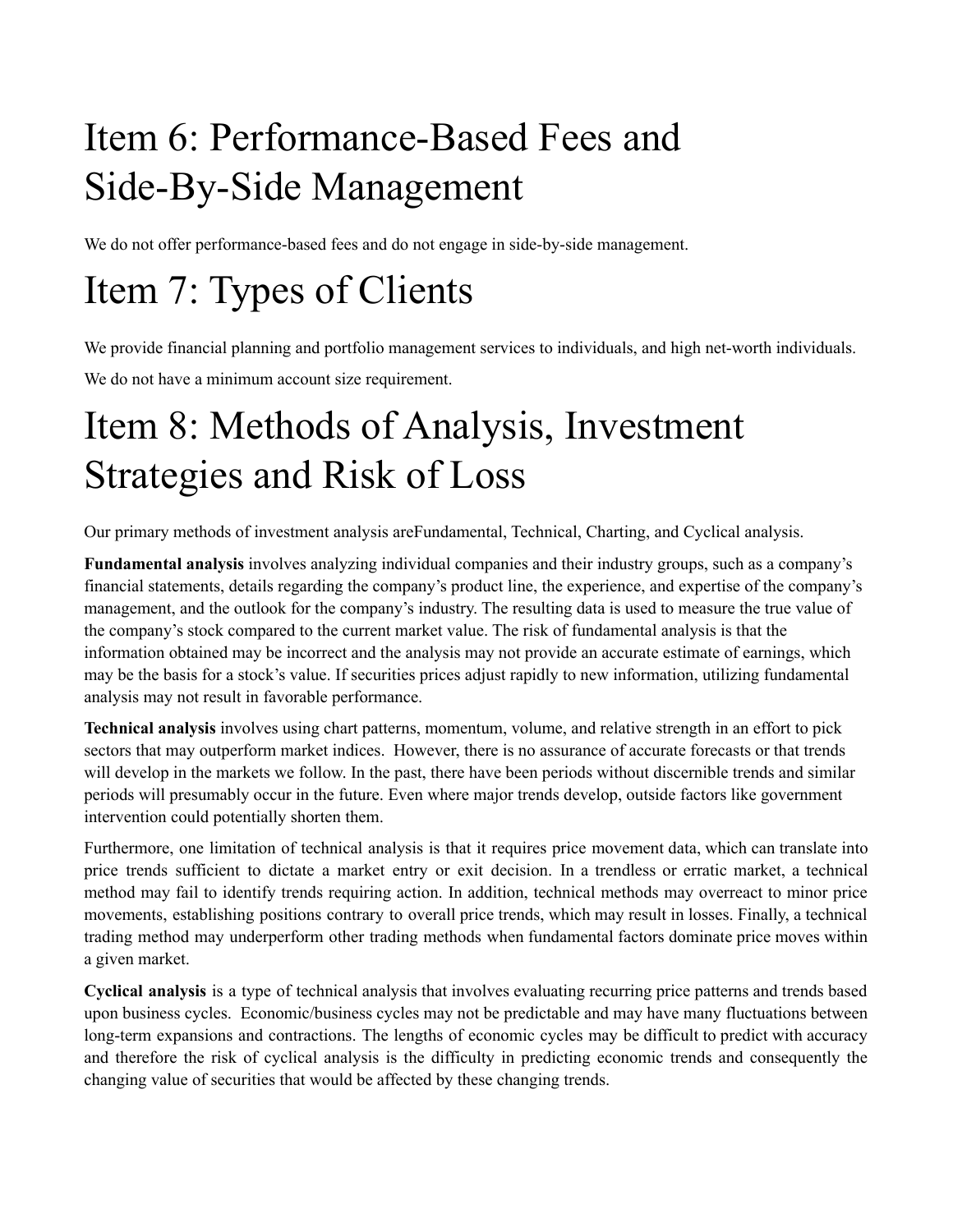**Charting analysis** involves the gathering and processing of price and volume information for a particular security. This price and volume information is analyzed using mathematical equations. The resulting data is then applied to graphing charts, which is used to predict future price movements based on price patterns and trends. Charts may not accurately predict future price movements. Current prices of securities may not reflect all information about the security and day-to-day changes in market prices of securities may follow random patterns and may not be predictable with any reliable degree of accuracy.

#### **Passive Investment Management**

We primarily practice passive investment management. Passive investing involves building portfolios that are comprised of various distinct asset classes. The asset classes are weighted in a manner to achieve the desired relationship between correlation, risk, and return. Funds that passively capture the returns of the desired asset classes are placed in the portfolio. The funds that are used to build passive portfolios are typically index mutual funds or exchange-traded funds.

Passive investment management is characterized by low portfolio expenses (i.e. the funds inside the portfolio have low internal costs), minimal trading costs (due to infrequent trading activity), and relative tax efficiency (because the funds inside the portfolio are tax efficient and turnover inside the portfolio is minimal).

In contrast, active management involves a single manager or managers who employ some method, strategy or technique to construct a portfolio that is intended to generate returns that are greater than the broader market or a designated benchmark.

#### **Material Risks Involved**

All investing strategies we offer involve risk and may result in a loss of your original investment which you **should be prepared to bear.** Many of these risks apply equally to stocks, bonds, commodities, and any other investment or security. Material risks associated with our investment strategies are listed below.

**Market Risk:** Market risk involves the possibility that an investment's current market value will fall because of a general market decline, reducing the value of the investment regardless of the operational success of the issuer's operations or its financial condition.

**Strategy Risk:** The Advisor's investment strategies and/or investment techniques may not work as intended.

**Small and Medium Cap Company Risk:** Securities of companies with small and medium market capitalizations are often more volatile and less liquid than investments in larger companies. Small and medium cap companies may face a greater risk of business failure, which could increase the volatility of the Client's portfolio.

**Turnover Risk:** At times, the strategy may have a portfolio turnover rate that is higher than other strategies. A high portfolio turnover would result in correspondingly greater brokerage commission expenses and may result in the distribution of additional capital gains for tax purposes. These factors may negatively affect the account's performance.

**Limited markets:** Certain securities may be less liquid (harder to sell or buy) and their prices may at times be more volatile than at other times. Under certain market conditions, we may be unable to sell or liquidate investments at prices we consider reasonable or favorable or find buyers at any price.

**Concentration Risk:** Certain investment strategies focus on particular asset-classes, industries, sectors or types of investment. From time to time these strategies may be subject to greater risks of adverse developments in such areas of focus than a strategy that is more broadly diversified across a wider variety of investments.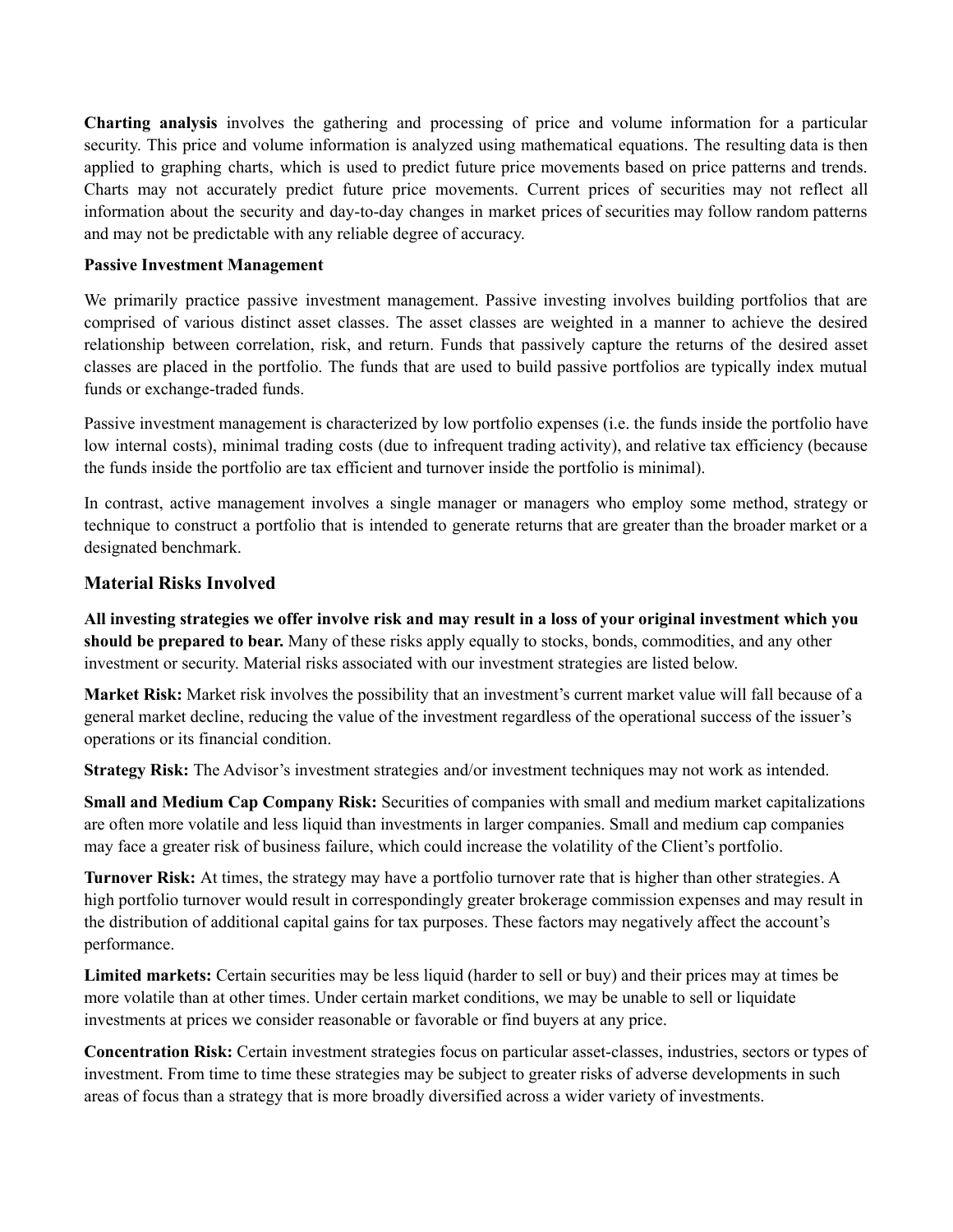**Interest Rate Risk:** Bond (fixed income) prices generally fall when interest rates rise, and the value may fall below par value or the principal investment. The opposite is also generally true: bond prices generally rise when interest rates fall. In general, fixed income securities with longer maturities are more sensitive to these price changes. Most other investments are also sensitive to the level and direction of interest rates.

**Legal or Legislative Risk**: Legislative changes or Court rulings may impact the value of investments, or the securities' claim on the issuer's assets and finances.

**Inflation**: Inflation may erode the buying power of your investment portfolio, even if the dollar value of your investments remains the same.

#### **Risks Associated with Securities**

Apart from the general risks outlined above which apply to all types of investments, specific securities may have other risks.

**Exchange Traded Funds** prices may vary significantly from the Net Asset Value due to market conditions. Certain Exchange Traded Funds may not track underlying benchmarks as expected. ETFs are also subject to the following risks: (i) an ETF's shares may trade at a market price that is above or below their net asset value; (ii) trading of an ETF's shares may be halted if the listing exchange's officials deem such action appropriate, the shares are de-listed from the exchange, or the activation of market-wide "circuit breakers" (which are tied to large decreases in stock prices) halts stock trading generally. The Advisor has no control over the risks taken by the underlying funds in which the Clients invest.

**Mutual Funds**: When a Client invests in open-end mutual funds or ETFs, the Client indirectly bears its proportionate share of any fees and expenses payable directly by those funds. Therefore, the Client will incur higher expenses, many of which may be duplicative. In addition, the Client's overall portfolio may be affected by losses of an underlying fund and the level of risk arising from the investment practices of an underlying fund (such as the use of derivatives).

# <span id="page-10-0"></span>Item 9: Disciplinary Information

### **Criminal or Civil Actions**

SPF and its management have not been involved in any criminal or civil action.

#### **Administrative Enforcement Proceedings**

SPF and its management have not been involved in administrative enforcement proceedings.

#### **Self-Regulatory Organization Enforcement Proceedings**

SPF and its management have not been involved in legal or disciplinary events that are material to a Client's or prospective Client's evaluation of SPF or the integrity of its management.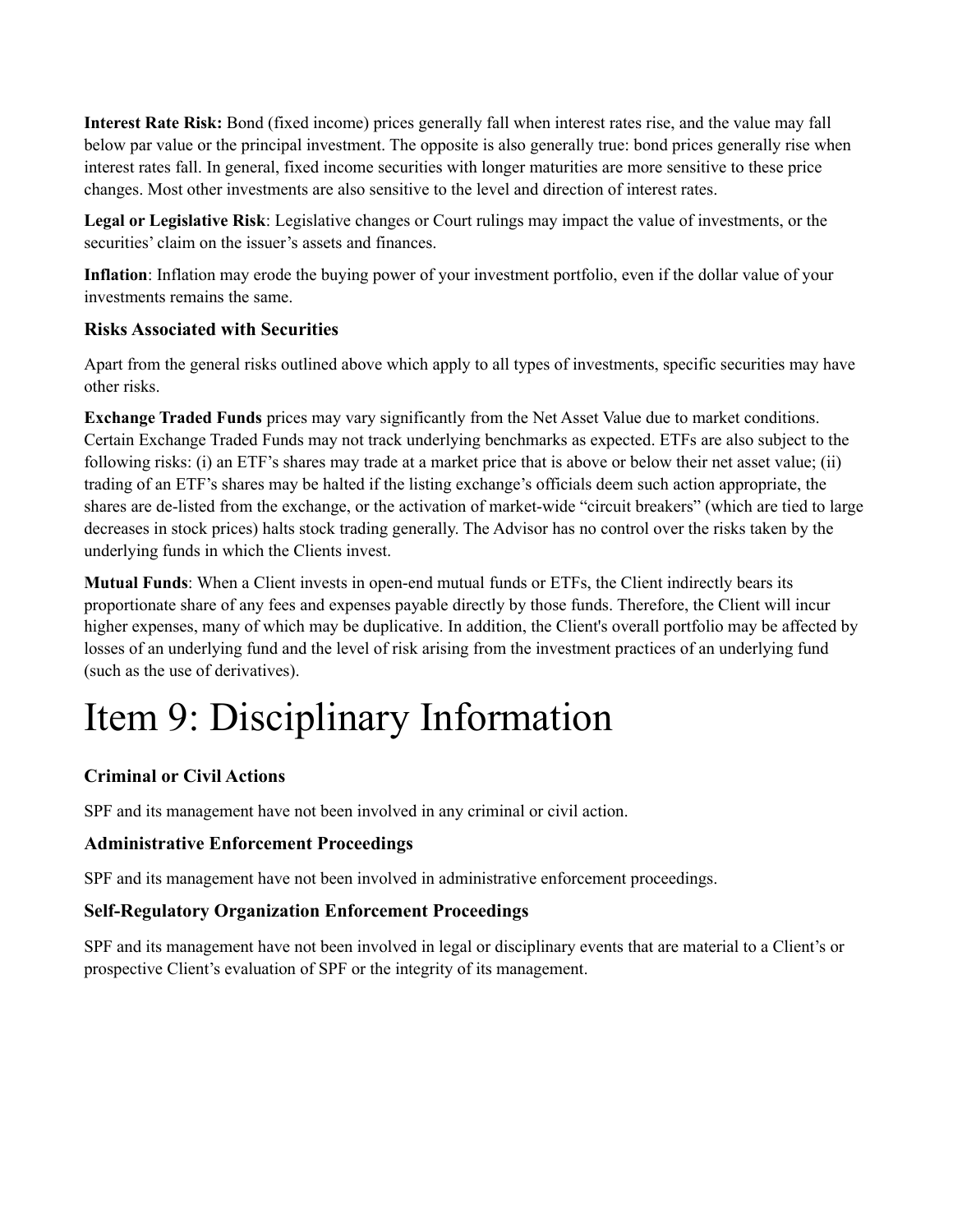# <span id="page-11-0"></span>Item 10: Other Financial Industry Activities and Affiliations

No SPF employee is registered, or has an application pending to register, as a broker-dealer or a registered representative of a broker-dealer.

No SPF employee is registered, or has an application pending to register, as a futures commission merchant, commodity pool operator or a commodity trading advisor.

SPF does not have any related parties. As a result, we do not have a relationship with any related parties.

SPF only receives compensation directly from Clients. We do not receive compensation from any outside source. We do not have any conflicts of interest with any outside party.

#### **Recommendations or Selections of Other Investment Advisors**

SPF does not recommend Clients to Outside Managers to manage their accounts.

# Item 11: Code of Ethics, Participation or Interest in Client Transactions and Personal Trading

<span id="page-11-1"></span>As a fiduciary, our firm and its associates have a duty of utmost good faith to act solely in the best interests of each Client. Our Clients entrust us with their funds and personal information, which in turn places a high standard on our conduct and integrity. Our fiduciary duty is a core aspect of our Code of Ethics and represents the expected basis of all of our dealings. The firm also adheres to the Code of Ethics and Professional Responsibility adopted by the CFP® Board of Standards Inc., and accepts the obligation not only to comply with the mandates and requirements of all applicable laws and regulations but also to take responsibility to act in an ethical and professionally responsible manner in all professional services and activities

### **Code of Ethics Description**

This code does not attempt to identify all possible conflicts of interest, and literal compliance with each of its specific provisions will not shield associated persons from liability for personal trading or other conduct that violates a fiduciary duty to advisory Clients. A summary of the Code of Ethics' Principles is outlined below.

- Integrity Associated persons shall offer and provide professional services with integrity.
- Objectivity Associated persons shall be objective in providing professional services to Clients.
- Competence Associated persons shall provide services to Clients competently and maintain the necessary knowledge and skill to continue to do so in those areas in which they are engaged.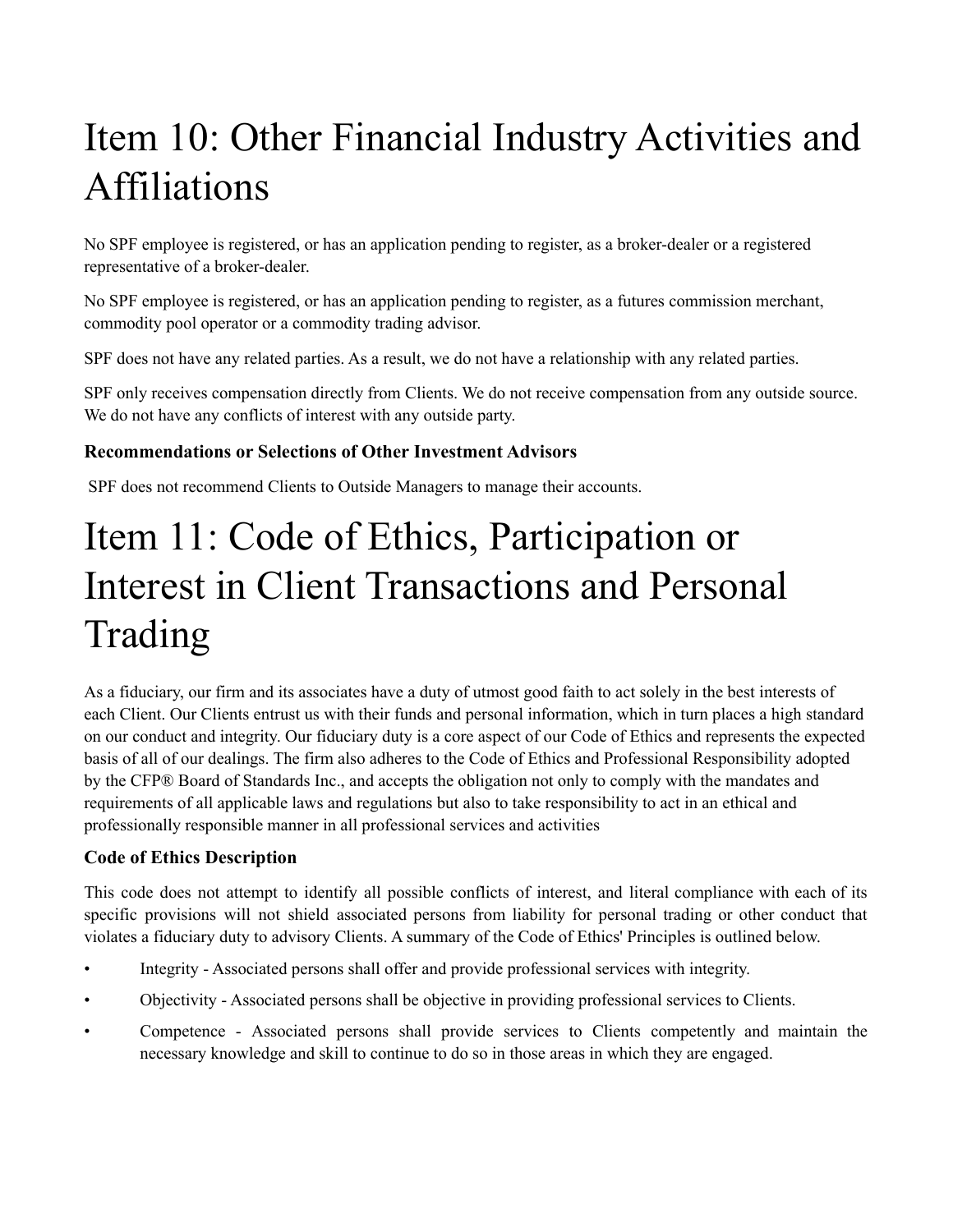- Fairness Associated persons shall perform professional services in a manner that is fair and reasonable to Clients, principals, partners, and employers, and shall disclose conflict(s) of interest in providing such services.
- Confidentiality Associated persons shall not disclose confidential Client information without the specific consent of the Client unless in response to proper legal process, or as required by law.
- Professionalism Associated persons' conduct in all matter shall reflect the credit of the profession.
- Diligence Associated persons shall act diligently in providing professional services.

We periodically review and amend our Code of Ethics to ensure that it remains current, and we require all firm access persons to attest to their understanding of and adherence to the Code of Ethics at least annually. Our firm will provide a copy of its Code of Ethics to any Client or prospective Client upon request.

#### **Investment Recommendations Involving a Material Financial Interest and Conflicts of Interest**

Neither our firm, its associates or any related person is authorized to recommend to a Client or effect a transaction for a Client, involving any security in which our firm or a related person has a material financial interest, such as in the capacity as an underwriter, advisor to the issuer, etc.

#### **Advisory Firm Purchase of Same Securities Recommended to Clients and Conflicts of Interest**

Our firm and its "related persons" may buy or sell securities similar to, or different from, those we recommend to Clients for their accounts. In an effort to reduce or eliminate certain conflicts of interest involving the firm or personal trading, our policy may require that we restrict or prohibit associates' transactions in specific reportable securities transactions. Any exceptions or trading pre-clearance must be approved by the firm principal in advance of the transaction in an account, and we maintain the required personal securities transaction records per regulation.

#### **Trading Securities At/Around the Same Time as Client's Securities**

From time to time, our firm or its "related persons" may buy or sell securities for themselves at or around the same time as clients. This may provide an opportunity for representatives of SPF to buy or sell securities before or after recommending securities to clients resulting in representatives profiting off the recommendations they provide to clients. Such transactions may create a conflict of interest; however, SPF will never engage in trading that operates to the client's disadvantage if representatives of SPF buy or sell securities at or around the same time as clients.

## <span id="page-12-0"></span>Item 12: Brokerage Practices

#### **Factors Used to Select Custodians and/or Broker-Dealers**

School of Personal Finance, LLC does not have any affiliation with Broker-Dealers. Specific custodian recommendations are made to the Client based on their need for such services. We recommend custodians based on the reputation and services provided by the firm.

#### **1. Research and Other Soft-Dollar Benefits**

We currently do not receive soft dollar benefits.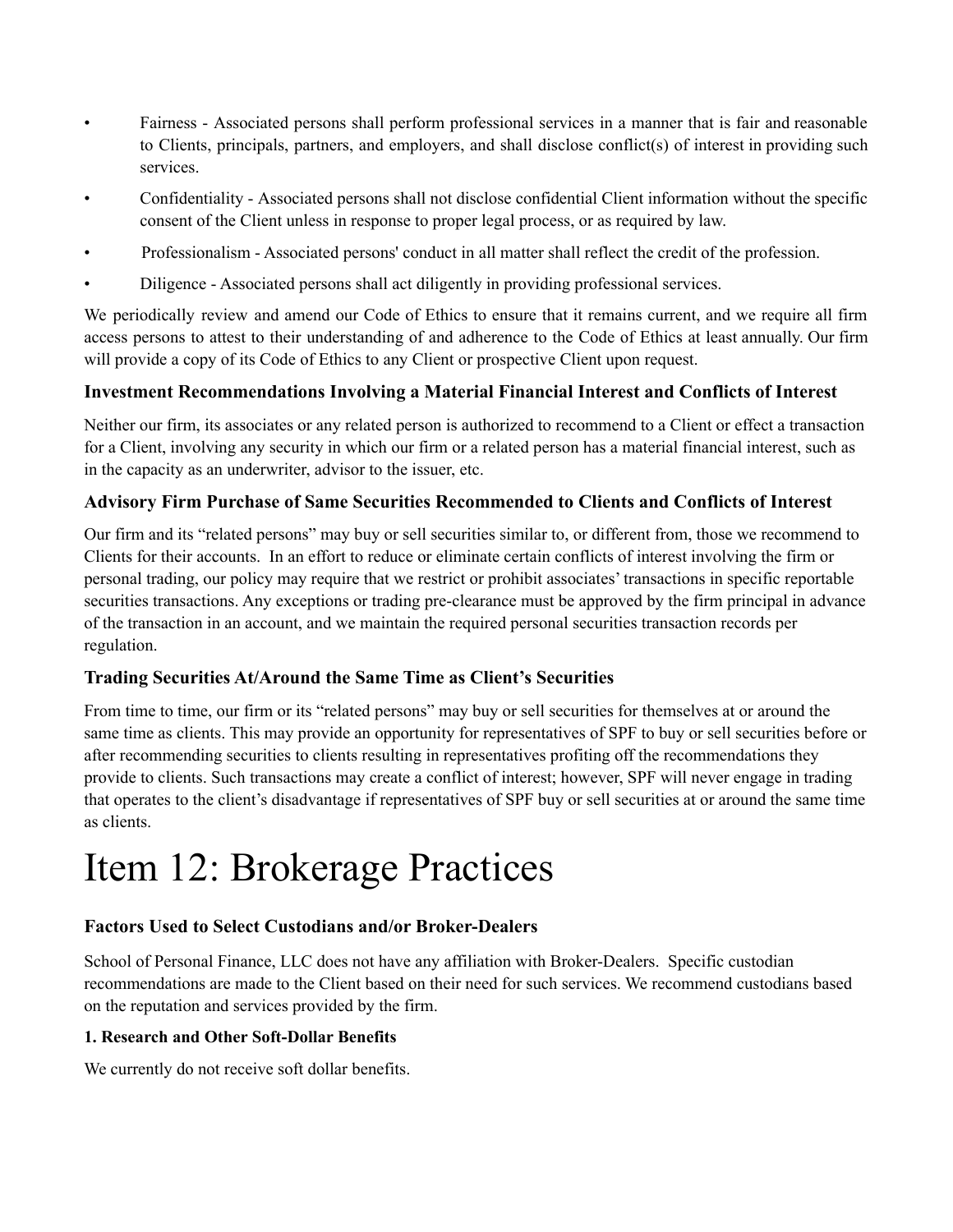#### **2. Brokerage for Client Referrals**

We receive no referrals from a broker-dealer or third party in exchange for using that broker-dealer or third party.

#### **3. Clients Directing Which Broker/Dealer/Custodian to Use**

We do recommend a specific custodian for Clients to use, however, Clients may custody their assets at a custodian of their choice. Clients may also direct us to use a specific broker-dealer to execute transactions. By allowing Clients to choose a specific custodian, we may be unable to achieve the most favorable execution of Client transaction and this may cost Clients money over using a lower-cost custodian.

### **The Custodian and Brokers We Use (TD Ameritrade)**

Advisor participates in the TD Ameritrade Institutional program. TD Ameritrade Institutional is a division of TD Ameritrade, Inc. ("TD Ameritrade"), member FINRA/SIPC. TD Ameritrade is an independent [and unaffiliated] SEC-registered broker-dealer. TD Ameritrade offers to independent investment Advisors services which include custody of securities, trade execution, clearance, and settlement of transactions. Advisor receives some benefits from TD Ameritrade through its participation in the program. (Please see the disclosure under Item 14 below.)

### **Aggregating (Block) Trading for Multiple Client Accounts**

Investment advisors may elect to purchase or sell the same securities for several clients at approximately the same time when they believe such action may prove advantageous to clients. This process is referred to as aggregating orders, batch trading or block trading. We do not engage in block trading. It should be noted that implementing trades on a block or aggregate basis may be less expensive for client accounts; however, it is our trading policy is to implement all client orders on an individual basis. Therefore, we do not aggregate or "block" client transactions. Considering the types of investments we hold in advisory client accounts, we do not believe clients are hindered in any way because we trade accounts individually. This is because we develop individualized investment strategies for clients and holdings will vary. Our strategies are primarily developed for the long-term and minor differences in price execution are not material to our overall investment strategy.

## <span id="page-13-0"></span>Item 13: Review of Accounts

Richard McCormack, Owner and CCO of SPF, will work with Clients to obtain current information regarding their assets and investment holdings and will review this information as part of our financial planning services. SPF does not provide specific reports to financial planning Clients, other than financial plans.

Client accounts with the Investment Advisory Service will be reviewed regularly on a quarterly basis by Richard McCormack, Owner and CCO. The account is reviewed with regards to the Client's investment policies and risk tolerance levels. Events that may trigger a special review would be unusual performance, addition or deletions of Client imposed restrictions, excessive draw-down, volatility in performance, or buy and sell decisions from the firm or per Client's needs.

Clients will receive trade confirmations from the broker(s) for each transaction in their accounts as well as monthly or quarterly statements and annual tax reporting statements from their custodian showing all activity in the accounts, such as receipt of dividends and interest.

SPF will not provide written reports to Investment Advisory Clients.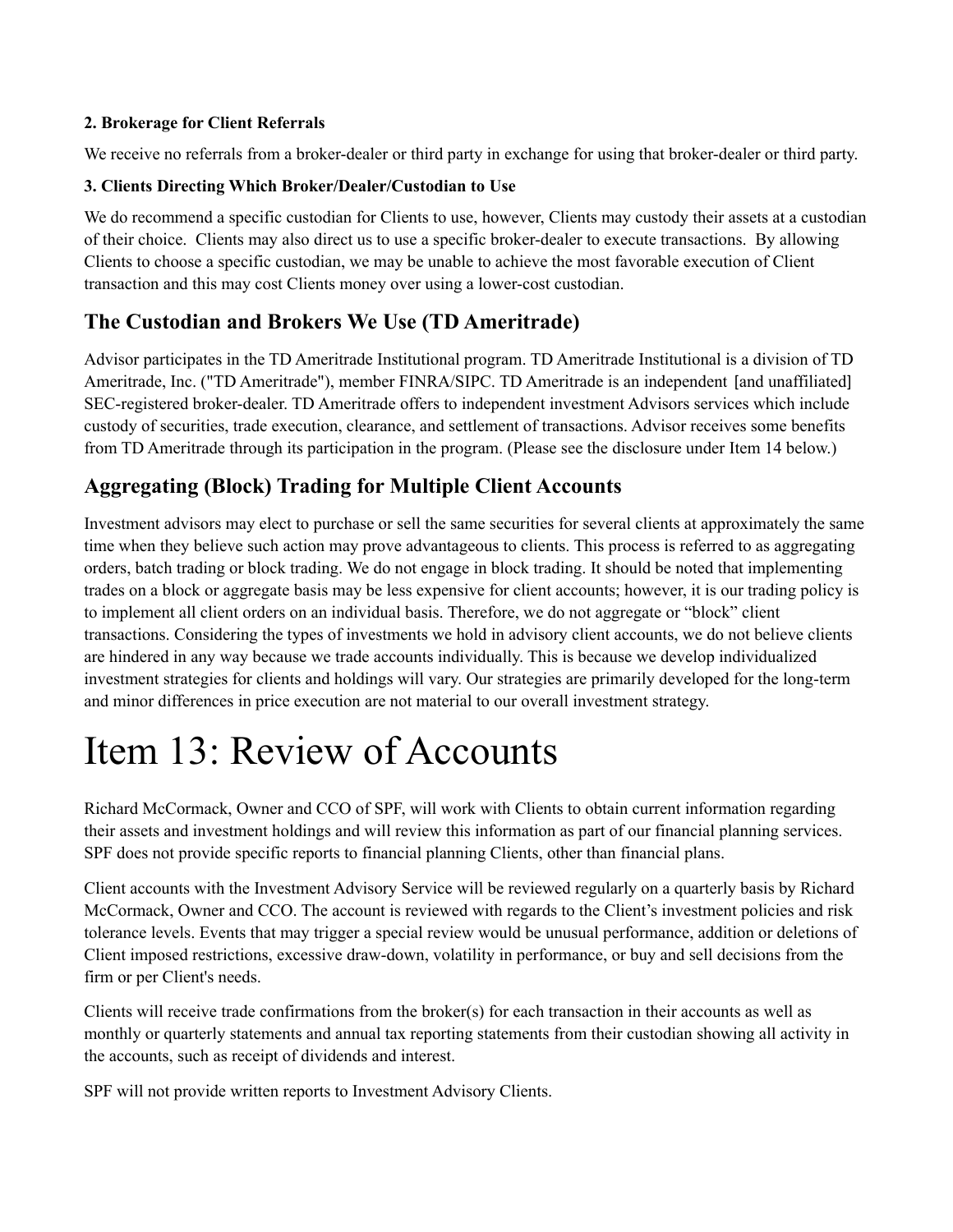## <span id="page-14-0"></span>Item 14: Client Referrals and Other Compensation

We do not receive any economic benefit, directly or indirectly, from any third party for advice rendered to our Clients.

As disclosed under Item 12, above, Advisor participates in TD Ameritrade's institutional customer program and Advisor may recommend TD Ameritrade to Clients for custody and brokerage services. There is no direct link between Advisor's participation in the program and the investment advice it gives to its Clients, although Advisor receives economic benefits through its participation in the program that are typically not available to TD Ameritrade retail investors. These benefits include the following products and services (provided without cost or at a discount): receipt of duplicate Client statements and confirmations; research related products and tools; consulting services; access to a trading desk serving Advisor participants; access to block trading (which provides the ability to aggregate securities transactions for execution and then allocate the appropriate shares to Client accounts); the ability to have advisory fees deducted directly from Client accounts; access to an electronic communications network for Client order entry and account information; access to mutual funds with no transaction fees and to certain institutional money managers; and discounts on compliance, marketing, research, technology, and practice management products or services provided to Advisor by third party vendors. TD Ameritrade may also have paid for business consulting and professional services received by Advisor's related persons. Some of the products and services made available by TD Ameritrade through the program may benefit Advisor but may not benefit its Client accounts. These products or services may assist Advisor in managing and administering Client accounts, including accounts not maintained at TD Ameritrade. Other services made available by TD Ameritrade are intended to help Advisor manage and further develop its business enterprise. The benefits received by Advisor or its personnel through participation in the program do not depend on the number of brokerage transactions directed to TD Ameritrade. As part of its fiduciary duties to Clients, Advisor endeavors at all times to put the interests of its Clients first. Clients should be aware, however, that the receipt of economic benefits by Advisor or its related persons in and of itself creates a potential conflict of interest and may indirectly influence the Advisor's choice of TD Ameritrade for custody and brokerage services.

The Advisor engages independent solicitors to provide client referrals. If a client is referred to us by a solicitor, this practice is disclosed to the client in writing by the solicitor and the Advisor pays the solicitor out of its own funds—specifically, the Advisor generally pays the solicitor a portion of the advisory fees earned for managing the capital of the client or investor that was referred. The use of solicitors is strictly regulated under applicable federal and state law. The Advisor's policy is to fully comply with the requirements of Rule 206(4)-3, under the Investment Advisers Act of 1940, as amended, and similar state rules, as applicable.

The Advisor may receive client referrals from Zoe Financial, Inc through its participation in Zoe Advisor Network (ZAN). Zoe Financial, Inc is independent of and unaffiliated with the Advisor and there is no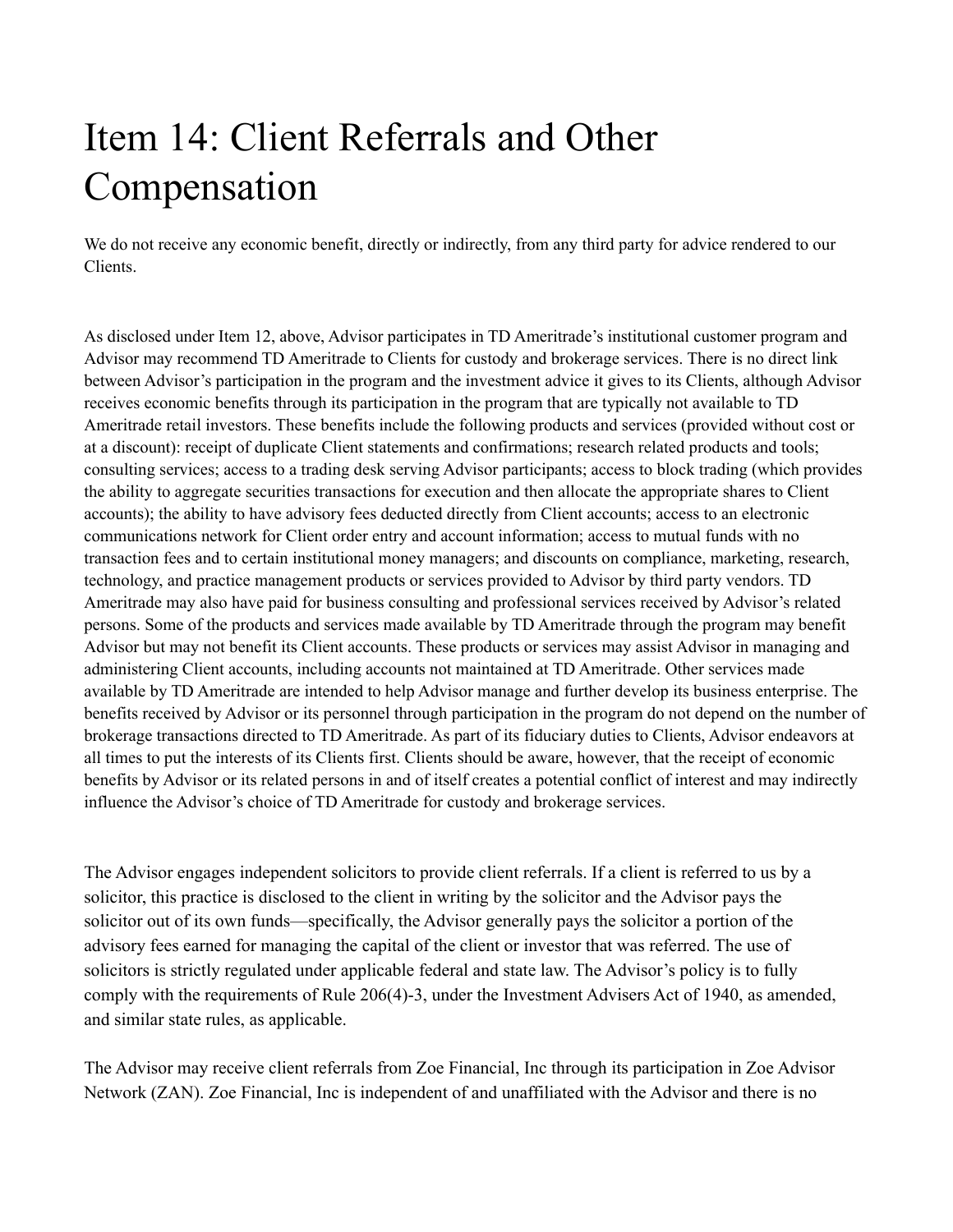employee relationship between them. Zoe Financial established the Zoe Advisor Network as a means of referring individuals and other investors seeking fiduciary personal investment management services or financial planning services to independent investment advisors. Zoe Financial does not supervise the Advisor and has no responsibility for the Advisor's management of client portfolios or the Advisor's other advice or services. The Advisor pays Zoe Financial an on-going fee for each successful client referral. This fee is usually a percentage of the advisory fee that the client pays to the Advisor ("Solicitation Fee"). The Advisor will not charge clients referred through Zoe Advisor Network any fees or costs higher than its standard fee schedule offered to its clients. For information regarding additional or other fees paid directly or indirectly to Zoe Financial Inc, please refer to the Zoe Financial Disclosure and Acknowledgement Form.

## <span id="page-15-0"></span>Item 15: Custody

SPF does not accept custody of Client funds except in the instance of withdrawing Client fees.

For Client accounts in which SPF directly debits their advisory fee:

- i. SPF will send a copy of its invoice to the custodian at the same time that it sends the Client a copy.
- ii. The custodian will send at least quarterly statements to the Client showing all disbursements for the account, including the amount of the advisory fee.
- iii. The Client will provide written authorization to SPF, permitting them to be paid directly for their accounts held by the custodian.

Clients should receive at least quarterly statements from the broker-dealer, bank or other qualified custodian that holds and maintains Client's investment assets. We urge you to carefully review such statements and compare such official custodial records to the account statements or reports that we may provide to you. Our statements or reports may vary from custodial statements based on accounting procedures, reporting dates, or valuation methodologies of certain securities.

## <span id="page-15-1"></span>Item 16: Investment Discretion

For those Client accounts where we provide Investment Management Services, we maintain discretion over Client accounts with respect to securities to be bought and sold and the amount of securities to be bought and sold. Investment discretion is explained to Clients in detail when an advisory relationship has commenced. At the start of the advisory relationship, the Client will execute a Limited Power of Attorney, which will grant our firm discretion over the account. Additionally, the discretionary relationship will be outlined in the advisory contract and signed by the Client.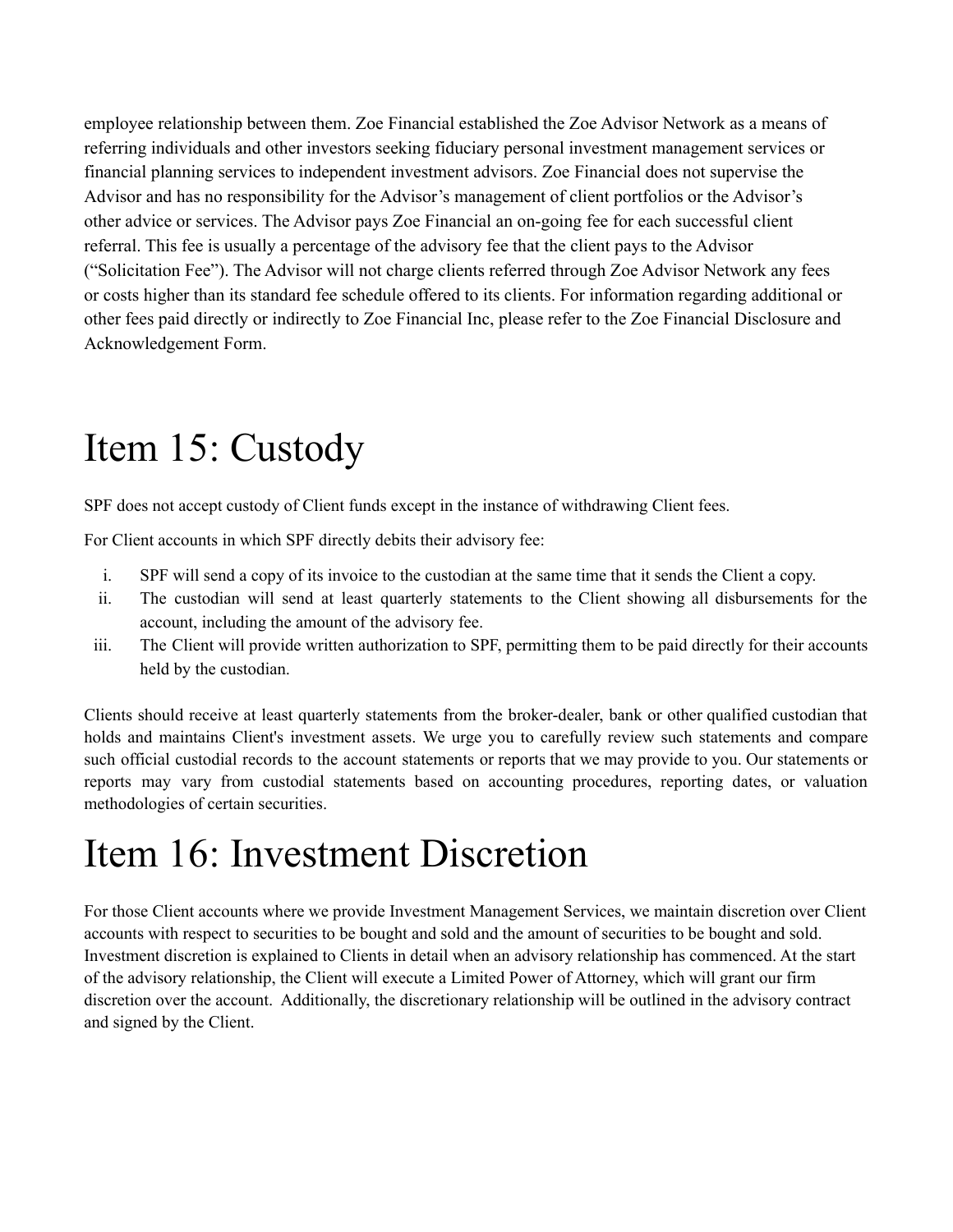# <span id="page-16-0"></span>Item 17: Voting Client Securities

We do not vote Client proxies. Therefore, Clients maintain exclusive responsibility for: (1) voting proxies, and (2) acting on corporate actions pertaining to the Client's investment assets. The Client shall instruct the Client's qualified custodian to forward to the Client copies of all proxies and shareholder communications relating to the Client's investment assets. If the Client would like our opinion on a particular proxy vote, they may contact us at the number listed on the cover of this brochure.

In most cases, you will receive proxy materials directly from the account custodian. However, in the event we were to receive any written or electronic proxy materials, we would forward them directly to you by mail, unless you have authorized our firm to contact you by electronic mail, in which case, we would forward you any electronic solicitation to vote proxies.

## <span id="page-16-1"></span>Item 18: Financial Information

Registered Investment Advisors are required in this Item to provide you with certain financial information or disclosures about our financial condition. We have no financial commitment that impairs our ability to meet contractual and fiduciary commitments to Clients, and we have not been the subject of a bankruptcy proceeding.

We do not have custody of Client funds or securities or require or solicit prepayment of more than \$500 in fees per Client six months in advance.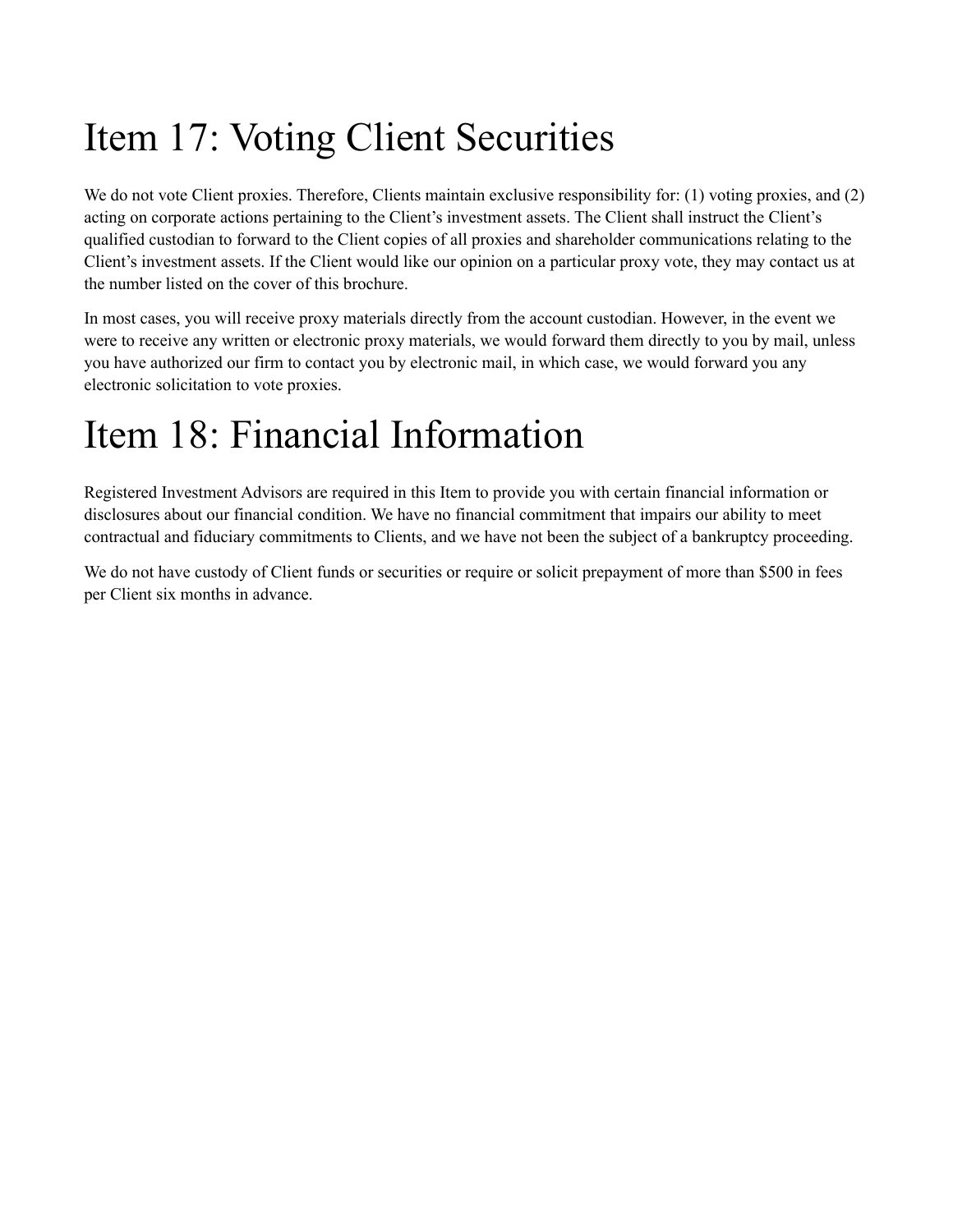# <span id="page-17-0"></span>Item 19: Requirements for State-Registered Advisors

## **Richard McCormack**

Born: 1978

### **Educational Background**

• 2000 – Bachelor of Science in Business Administration, Concentration in Finance, Marist College

### **Business Experience**

- 01/2020 Present, School of Personal Finance, LLC, Owner and CCO
- $\cdot$  01/2018 12/2019, PaisleyDoodle Boutique, Owner
- 07/2009 12/2017, Barnum Financial Group and Office of MassMutual/Metlife, Financial Advisor
- 5/2002 6/2009, Wachovia Bank N.A., Senior Financial Specialist

## **Professional Designations, Licensing & Exams**

- **CFP (Certified Financial Planner)**®**:** The CERTIFIED FINANCIAL PLANNER™, CFP® and federally registered CFP (with flame design) marks (collectively, the "CFP® marks") are professional certification marks granted in the United States by Certified Financial Planner Board of Standards, Inc. ("CFP Board").
- The CFP® certification is a voluntary certification; no federal or state law or regulation requires financial planners to hold CFP® certification. It is recognized in the United States and a number of other countries for its (1) high standard of professional education; (2) stringent code of conduct and standards of practice; and (3) ethical requirements that govern professional engagements with Clients. Currently, more than 71,000 individuals have obtained CFP® certification in the United States.

To attain the right to use the CFP® marks, an individual must satisfactorily fulfill the following requirements:

- Education Complete an advanced college-level course of study addressing the financial planning subject areas that CFP Board's studies have determined as necessary for the competent and professional delivery of financial planning services, and attain a Bachelor's Degree from a regionally accredited United States college or university (or its equivalent from a foreign university). CFP Board's financial planning subject areas include insurance planning and risk management, employee benefits planning, investment planning, income tax planning, retirement planning, and estate planning;
- Examination Pass the comprehensive CFP® Certification Examination. The examination includes case studies and Client scenarios designed to test one's ability to correctly diagnose financial planning issues and apply one's knowledge of financial planning to real-world circumstances;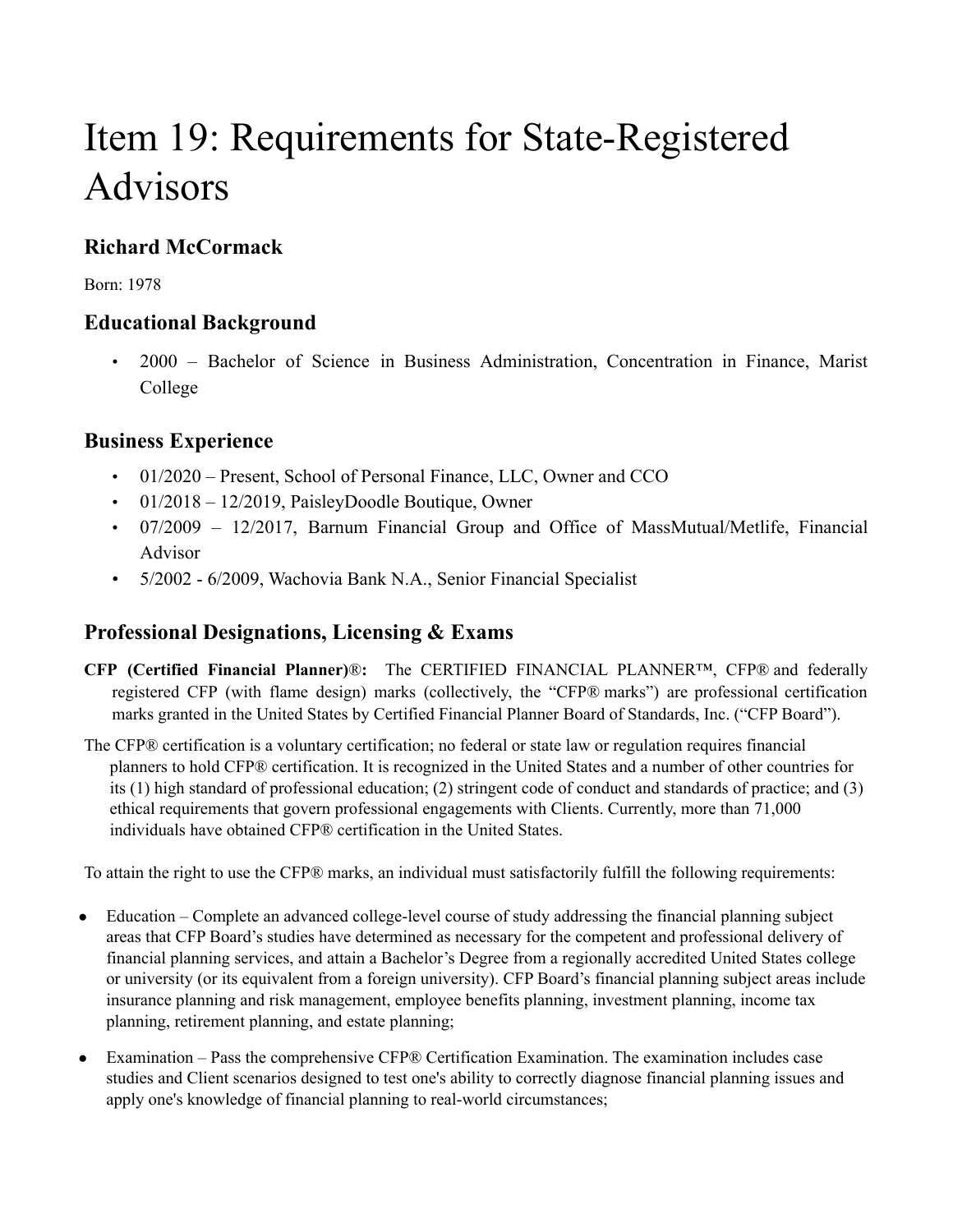- Experience Complete at least three years of full-time financial planning-related experience (or the equivalent, measured as 2,000 hours per year); and
- Ethics Agree to be bound by CFP Board's *Standards of Professional Conduct*, a set of documents outlining the ethical and practice standards for CFP® professionals.

Individuals who become certified must complete the following ongoing education and ethics requirements in order to maintain the right to continue to use the CFP® marks:

- Continuing Education Complete 30 hours of continuing education hours every two years, including two hours on the *Code of Ethics* and other parts of the S*tandards of Professional Conduct*, to maintain competence and keep up with developments in the financial planning field; and
- Ethics Renew an agreement to be bound by the *Standards of Professional Conduct*. The *Standards* prominently require that CFP® professionals provide financial planning services at a fiduciary standard of care. This means CFP® professionals must provide financial planning services in the best interests of their Clients.
- CFP® professionals who fail to comply with the above standards and requirements may be subject to CFP Board's enforcement process, which could result in suspension or permanent revocation of their CFP® certification.

#### **Retirement Income Certified Professional**

1. The RICP® designation is offered through The American College and equips advisors with the knowledge to transition clients from an asset accumulation stage to a retirement income stage. Prerequisites to obtain the designation are three years of professional experience, and candidates must agree to comply with The American College Code of Ethics and Procedures. Three required self-study courses are completed over a four-month period:

- a. Retirement Income Process, Strategies & Solutions;
- b. Sources of Retirement Income; and
- c. Managing the Retirement Income Plan.

2. Candidates must pass a closed-book, proctored exam for each course. Fifteen hours of continuing education are required every two years to maintain the designation.

#### **Other Business Activities**

Richard McCormack is not involved with outside business activities.

#### **Performance-Based Fees**

SPF is not compensated by performance-based fees.

### **Material Disciplinary Disclosures**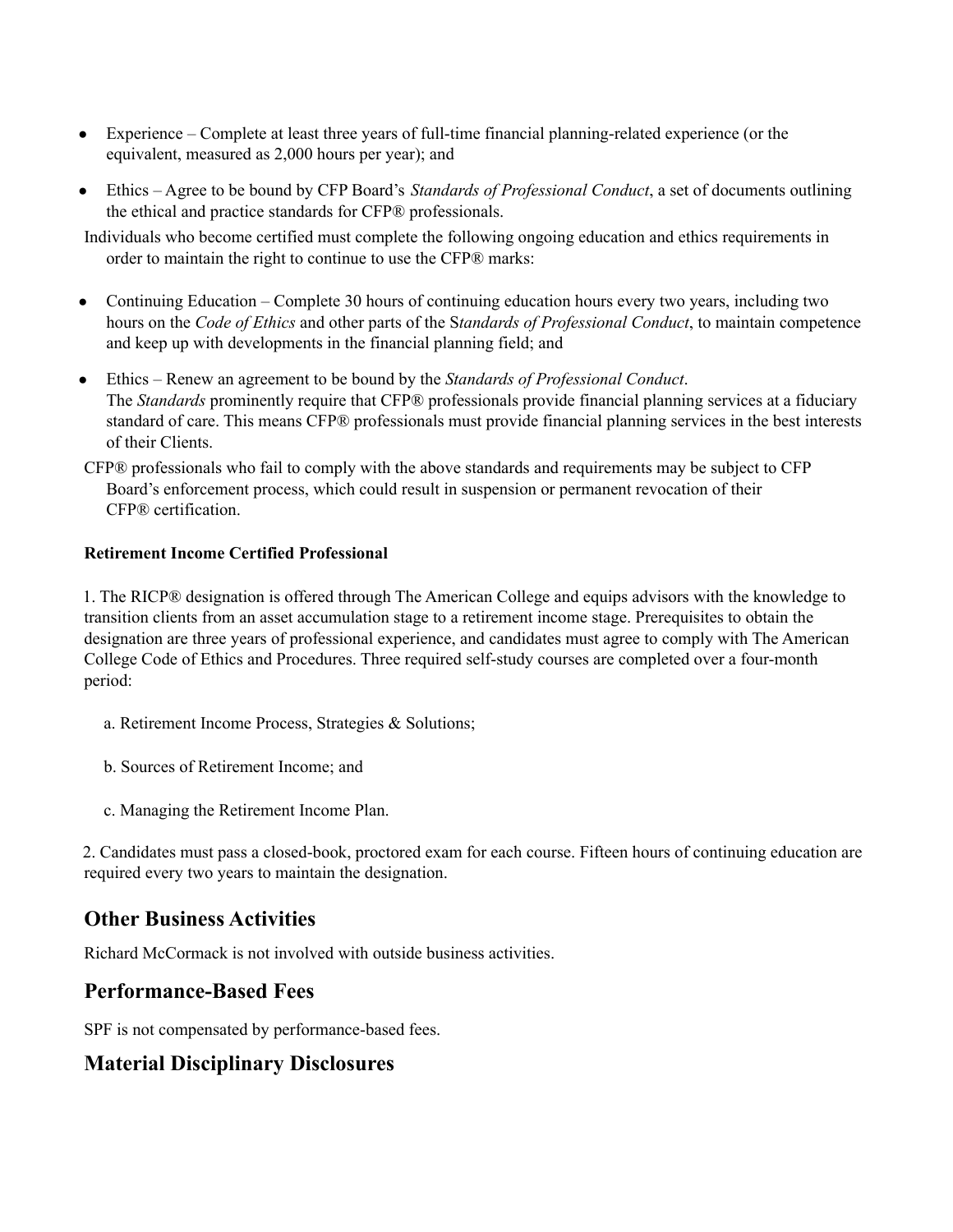No management person at School of Personal Finance, LLC has ever been involved in an arbitration claim of any kind or been found liable in a civil, self-regulatory organization, or administrative proceeding.

### **Material Relationships That Management Persons Have With Issuers of Securities**

School of Personal Finance, LLC, nor Richard McCormack, have any relationship or arrangement with issuers of securities, in addition to what is described in Item 10.

### **Additional Compensation**

Richard McCormack does not receive any economic benefit from any person, company, or organization, in exchange for providing Clients advisory services through SPF.

### **Supervision**

Richard McCormack, as Owner and Chief Compliance Officer of SPF, is responsible for supervision. He may be contacted at the phone number on this brochure supplement.

### **Requirements for State Registered Advisors**

Richard Mccormack has NOT been involved in an arbitration, civil proceeding, self-regulatory proceeding, administrative proceeding, or a bankruptcy petition.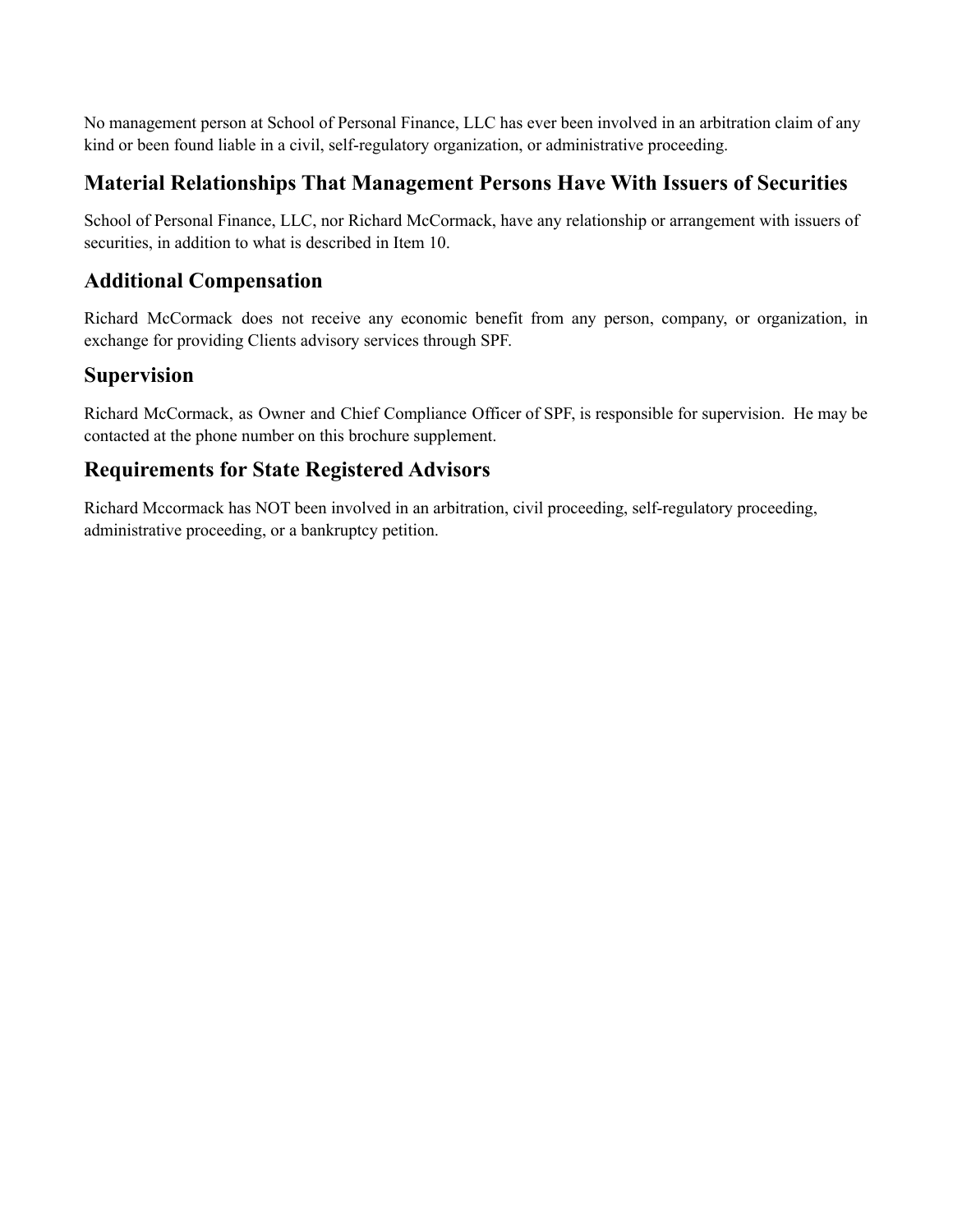## School of Personal Finance, LLC

1380 White Hill Rd Yorktown Heights, New York 10598 (914) 299 - 3843

Dated January 1st, 2022

## Form ADV Part 2B – Brochure Supplement

### <span id="page-20-0"></span>*For*

### **Richard McCormack 4575862**

#### Owner and Chief Compliance Officer

This brochure supplement provides information about Richard McCormack that supplements the School of Personal Finance, LLC ("SPF") brochure. A copy of that brochure precedes this supplement. Please contact Richard McCormack if the SPF brochure is not included with this supplement or if you have any questions about the contents of this supplement.

Additional information about Richard McCormack is available on the SEC's website at [www.adviserinfo.sec.gov](http://www.adviserinfo.sec.gov) which can be found using the identification number 4575862.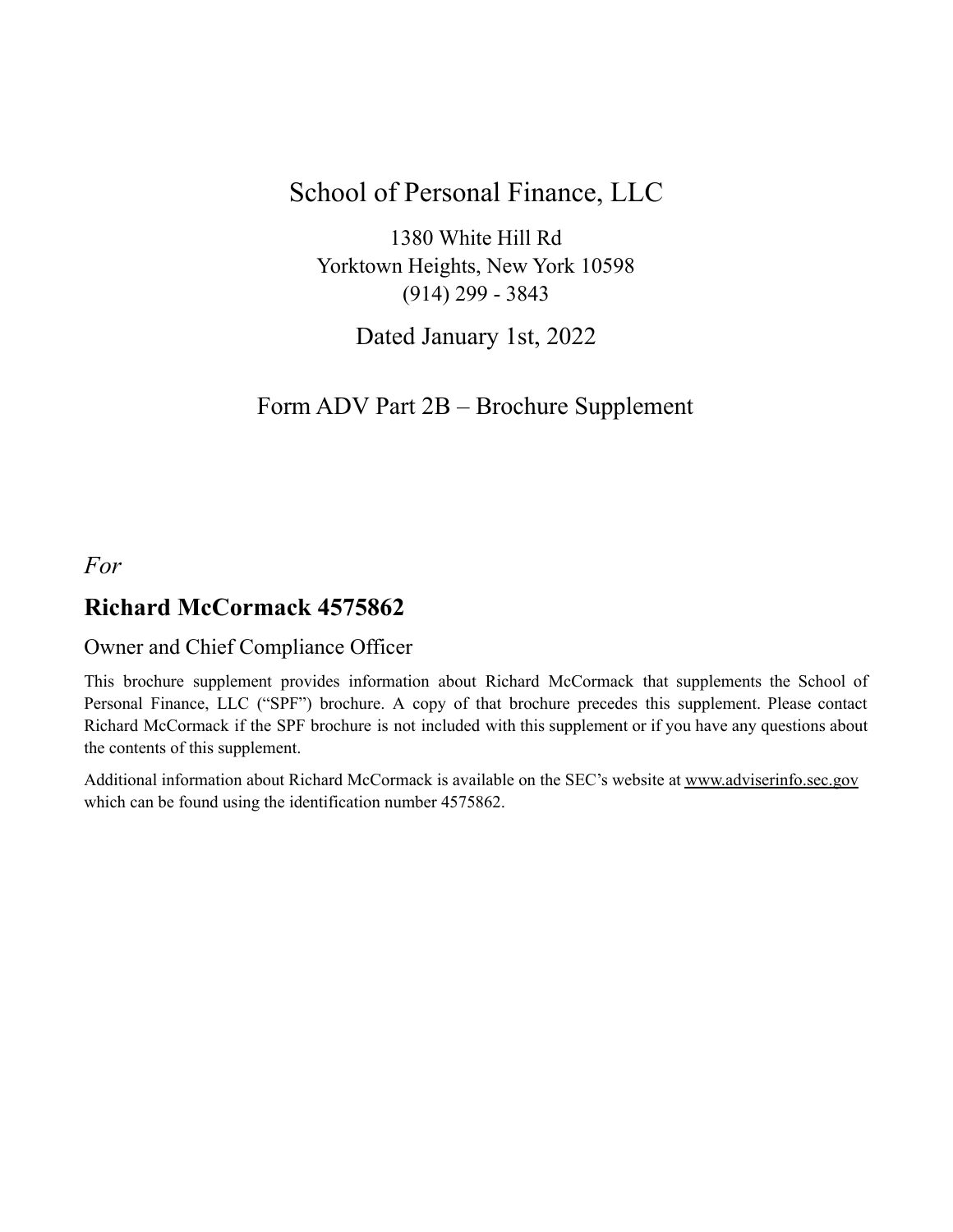# Item 2: Educational Background and Business Experience

## **Richard McCormack**

Born: 1978

### **Educational Background**

• 2000 – Bachelor of Science in Business Administration, Concentration in Finance, Marist College

### **Business Experience**

- 01/2020 Present, School of Personal Finance, LLC, Owner and CCO
- $\cdot$  01/2018 12/2019, PaisleyDoodle Boutique, Owner
- 07/2009 12/2017, Barnum Financial Group and Office of MassMutual/Metlife, Financial Advisor
- 5/2002 6/2009, Wachovia Bank N.A., Senior Financial Specialist

### **Professional Designations, Licensing & Exams**

- **CFP (Certified Financial Planner)**®**:** The CERTIFIED FINANCIAL PLANNER™, CFP® and federally registered CFP (with flame design) marks (collectively, the "CFP® marks") are professional certification marks granted in the United States by Certified Financial Planner Board of Standards, Inc. ("CFP Board").
- The CFP® certification is a voluntary certification; no federal or state law or regulation requires financial planners to hold CFP® certification. It is recognized in the United States and a number of other countries for its (1) high standard of professional education; (2) stringent code of conduct and standards of practice; and (3) ethical requirements that govern professional engagements with Clients. Currently, more than 71,000 individuals have obtained CFP® certification in the United States.

To attain the right to use the CFP® marks, an individual must satisfactorily fulfill the following requirements:

- Education Complete an advanced college-level course of study addressing the financial planning subject areas that CFP Board's studies have determined as necessary for the competent and professional delivery of financial planning services, and attain a Bachelor's Degree from a regionally accredited United States college or university (or its equivalent from a foreign university). CFP Board's financial planning subject areas include insurance planning and risk management, employee benefits planning, investment planning, income tax planning, retirement planning, and estate planning;
- Examination Pass the comprehensive CFP® Certification Examination. The examination includes case studies and Client scenarios designed to test one's ability to correctly diagnose financial planning issues and apply one's knowledge of financial planning to real-world circumstances;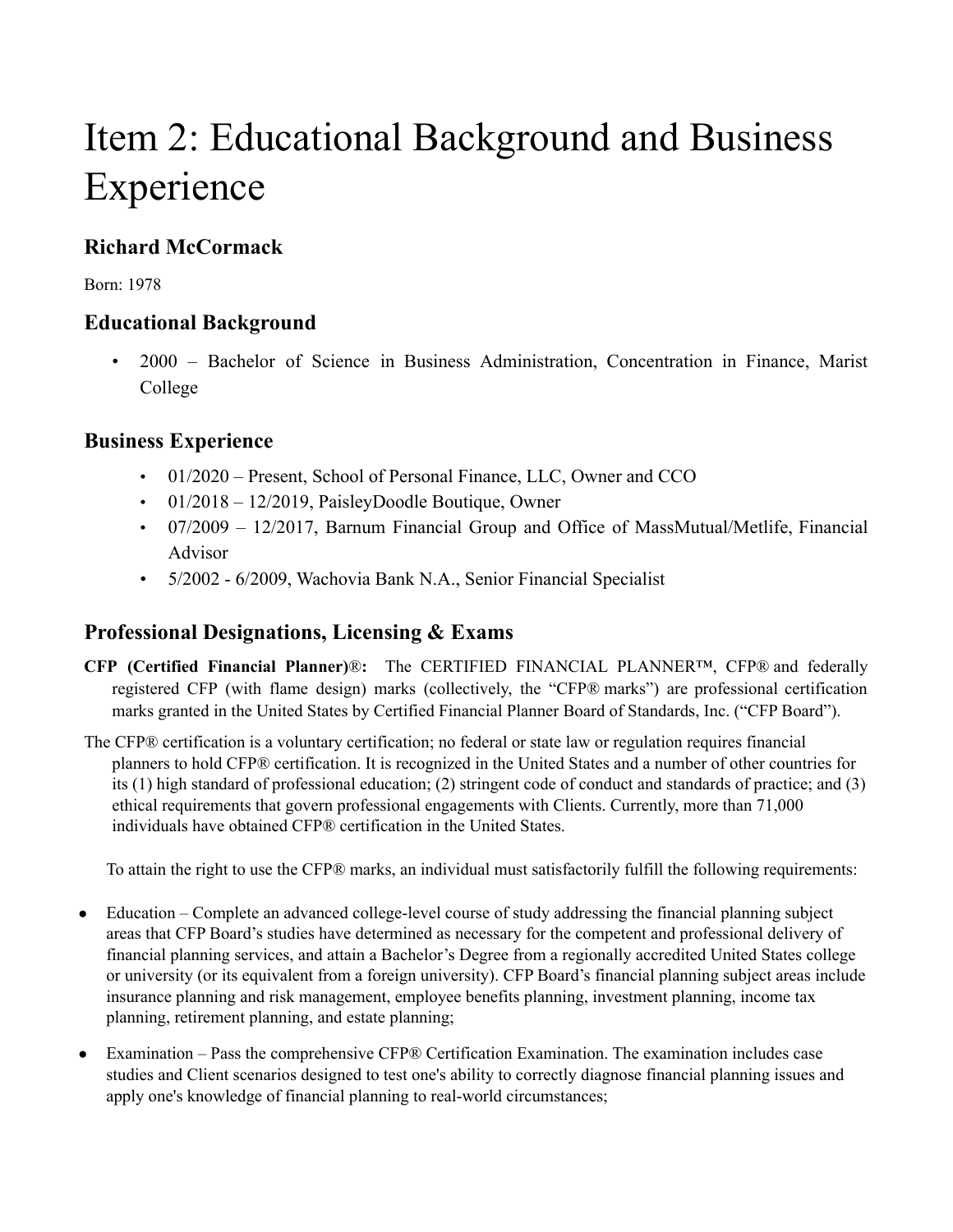- Experience Complete at least three years of full-time financial planning-related experience (or the equivalent, measured as 2,000 hours per year); and
- Ethics Agree to be bound by CFP Board's *Standards of Professional Conduct*, a set of documents outlining the ethical and practice standards for CFP® professionals.

Individuals who become certified must complete the following ongoing education and ethics requirements in order to maintain the right to continue to use the CFP® marks:

- Continuing Education Complete 30 hours of continuing education hours every two years, including two hours on the *Code of Ethics* and other parts of the S*tandards of Professional Conduct*, to maintain competence and keep up with developments in the financial planning field; and
- Ethics Renew an agreement to be bound by the *Standards of Professional Conduct*. The *Standards* prominently require that CFP® professionals provide financial planning services at a fiduciary standard of care. This means CFP® professionals must provide financial planning services in the best interests of their Clients.
- CFP® professionals who fail to comply with the above standards and requirements may be subject to CFP Board's enforcement process, which could result in suspension or permanent revocation of their CFP® certification.

#### **Retirement Income Certified Professional**

1. The RICP® designation is offered through The American College and equips advisors with the knowledge to transition clients from an asset accumulation stage to a retirement income stage. Prerequisites to obtain the designation are three years of professional experience, and candidates must agree to comply with The American College Code of Ethics and Procedures. Three required self-study courses are completed over a four-month period:

- a. Retirement Income Process, Strategies & Solutions;
- b. Sources of Retirement Income; and
- c. Managing the Retirement Income Plan.

2. Candidates must pass a closed-book, proctored exam for each course. Fifteen hours of continuing education are required every two years to maintain the designation.

## Item 3: Disciplinary Information

No management person at School of Personal Finance, LLC has ever been involved in an arbitration claim of any kind or been found liable in a civil, self-regulatory organization, or administrative proceeding.